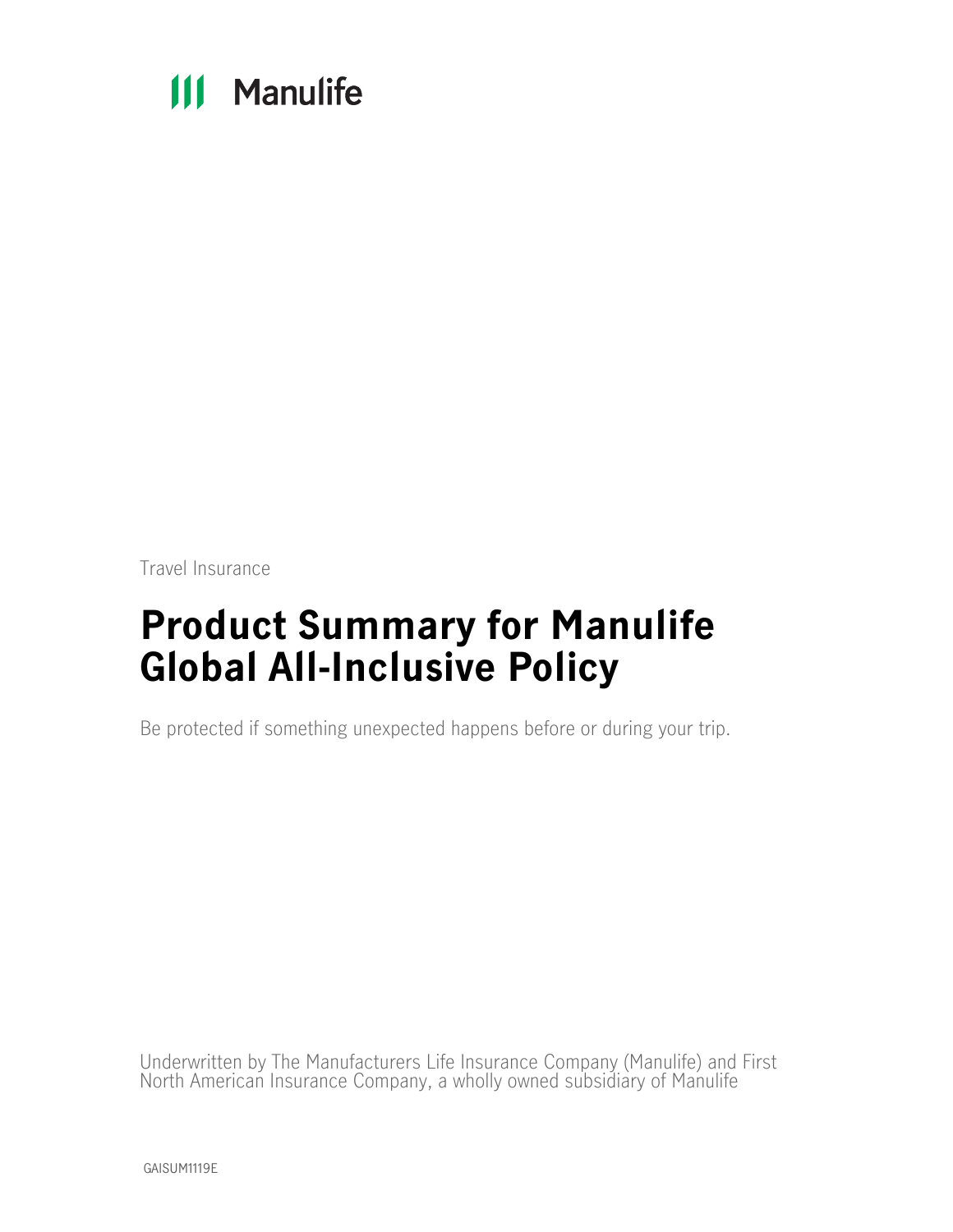## <span id="page-1-0"></span>**HOW TO CONTACT US**

### **Insurer Manulife**

Registered with Autorité des marchés financiers under client number 2000737614

Address: Affinity Markets

250 Bloor Street East Toronto, ON M4W 1E5 Telephone: 1-866-298-2722 Email: manulifeglobal@manulife.com Website: [manulife.ca](http://manulife.ca/)

### **First North American Insurance Company**

Registered with Autorité des marchés financiers under client number 2000998244

Address:

Affinity Markets 250 Bloor Street East Toronto, ON M4W 1E5 Telephone: 1-866-298-2722 Email: manulifeglobal@manulife.com Website: [manulife.ca](http://manulife.ca/)

| <b>Travel Agency</b> | Name      | $\leftarrow$ Your travel agency is required to provide you with<br>this information. |
|----------------------|-----------|--------------------------------------------------------------------------------------|
| (Distributor)        | Address   |                                                                                      |
|                      | (Email)   |                                                                                      |
|                      | Telephone |                                                                                      |
|                      | Fax       |                                                                                      |
|                      |           |                                                                                      |
|                      |           |                                                                                      |
|                      |           |                                                                                      |

#### **Autorité des marchés financiers**

Quebec residents: The Autorité des marchés financiers can provide you with information about your insurer's or your insurance distributor's obligations. Website: [lautorite.qc.ca](https://lautorite.qc.ca/)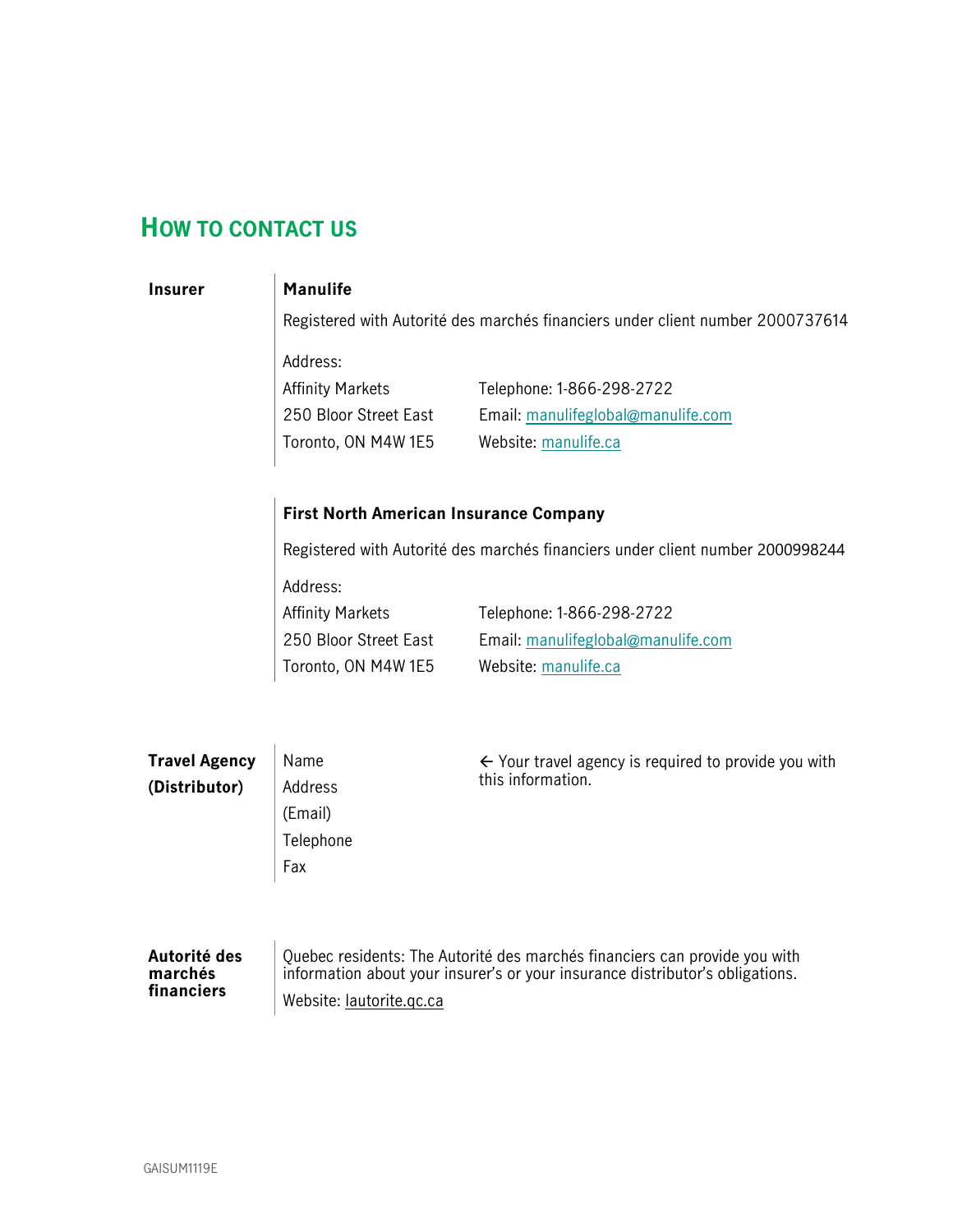## <span id="page-2-0"></span>**RULES FOR REVIEWING THIS SUMMARY**

## <span id="page-2-1"></span>**"You" can refer to many people**

When referring to "you," we mean the person who purchased the insurance and any other insured person, unless the context states otherwise.

## <span id="page-2-2"></span>**"Trip" has a specific meaning**

The word "trip" refers to the period beginning on the *departure date* and ending on the return date shown in your *confirmation*.

## <span id="page-2-3"></span>**Words in** italics **have a specific meaning**

Words and expressions in *italics* are defined at the end of the guide (see Section [9. Definitions\)](#page-27-0). Read these definitions if you have any questions.

### <span id="page-2-4"></span>**This is a summary**

Review the sample policy for complete details. You can get a copy from your travel agency, on the website where you buy your insurance, or [online.](https://www.igoinsured.com/travelcontent/?file=MS-MC_MS-GIN_policyAINC.pdf)

## <span id="page-2-5"></span>**THINGS TO CONSIDER**

### <span id="page-2-6"></span>**Before you buy this insurance**

- Do you, and all the people you want to insure, meet **all** the eligibility requirements? If not, you might not be covered. To make sure, read Section [1. Who can purchase this insurance](#page-5-0)  [\(eligibility requirements\).](#page-5-0)
- $\checkmark$  Do you, or any of the people you want to insure, have a *medical condition* that is not stable? If so, expenses relating to the *medical condition* may not be covered.

#### <span id="page-2-7"></span>**Before you travel**

- $\checkmark$  Do all insured people still meet all eligibility requirements? Otherwise, exclusions may apply. Check before you leave.
- $\checkmark$  Have there been any changes in the health of any insured people since you purchased your insurance? If so, exclusions may apply.

## <span id="page-2-8"></span>**DON'T FORGET**

## <span id="page-2-9"></span>**Don't make false statements**

If you make a false statement or if you fail to declare certain information before or during the coverage period, we may cancel your coverage.

### <span id="page-2-10"></span>**10 days to change your mind**

You have the right to cancel your insurance at no cost within 10 days of purchasing it. To find out more, read [Section 8. Your right to terminate insurance.](#page-26-0)

## <span id="page-2-11"></span>**Don't leave without paying**

You're not covered until you pay your insurance premium.

**Note:** The insurance does not provide any temporary coverage.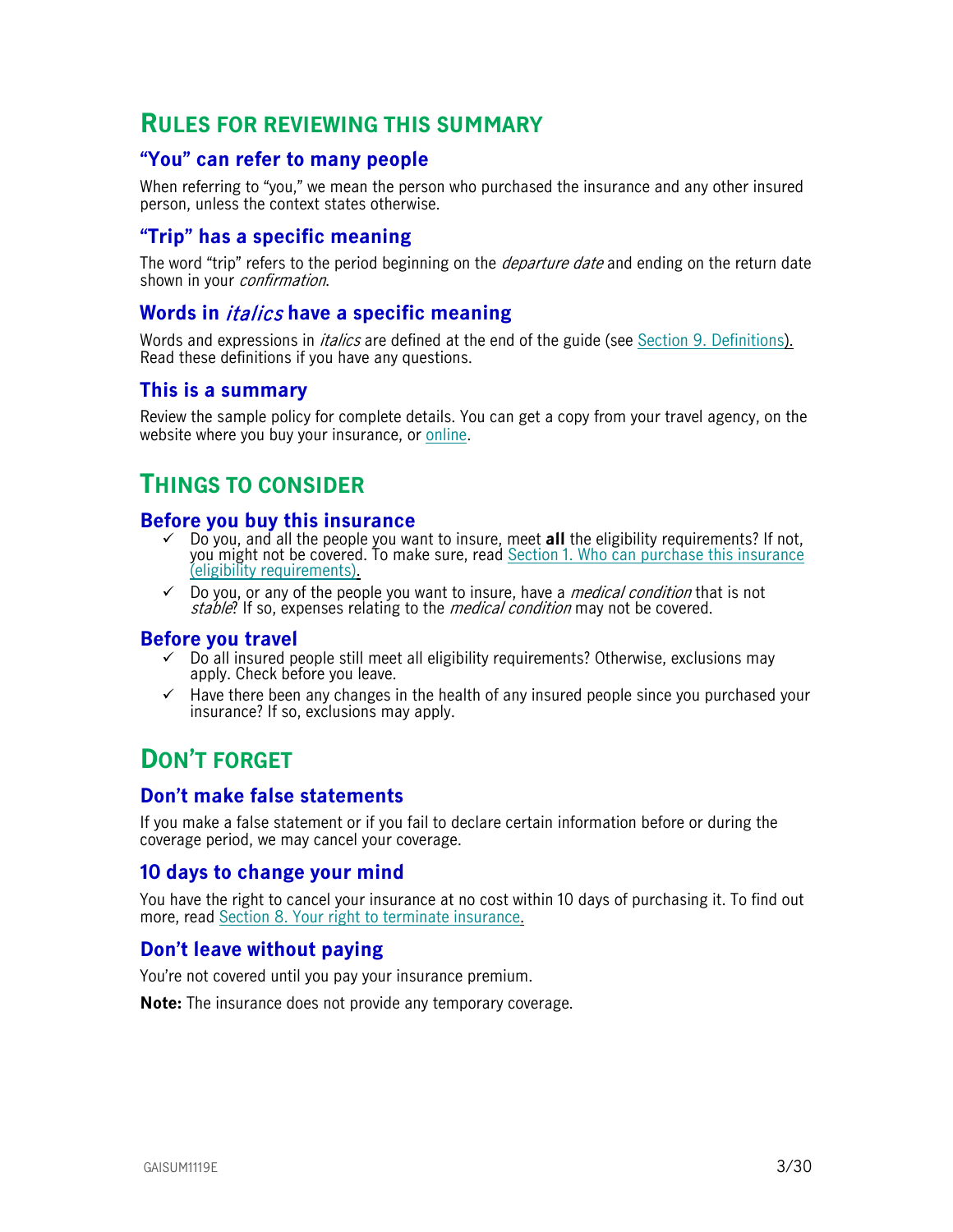## **TABLE OF CONTENTS**

|    | "You" can refer to many people<br>"Trip" has a specific meaning<br>Words in <i>italics</i> have a specific meaning<br>This is a summary      | ვ<br>ვ<br>ვ                                          |
|----|----------------------------------------------------------------------------------------------------------------------------------------------|------------------------------------------------------|
|    |                                                                                                                                              | 3                                                    |
|    | Before you buy this insurance<br>Before you travel                                                                                           | $\frac{3}{3}$                                        |
|    |                                                                                                                                              |                                                      |
|    | Don't make false statements<br>10 days to change your mind<br>Don't leave without paying                                                     | 3<br>3<br>3                                          |
| 1. |                                                                                                                                              |                                                      |
|    | Requirements for purchasing this insurance<br>If you don't meet the eligibility requirements                                                 | 6<br>6                                               |
| 2. |                                                                                                                                              | 6                                                    |
|    | You<br>Your family, if you selected the family coverage option                                                                               | 6<br>6                                               |
| 3. | THE LENGTH OF YOUR INSURANCE DEPENDS ON YOUR TRAVEL DATES                                                                                    |                                                      |
|    | Before travelling<br>While travelling<br>Staying longer than planned?<br>Have your travel dates changed?<br>Maximum trip duration            | 7<br>$\begin{array}{c} 7 \\ 7 \\ 7 \end{array}$<br>8 |
| 4. |                                                                                                                                              |                                                      |
| 5. |                                                                                                                                              |                                                      |
|    |                                                                                                                                              |                                                      |
|    |                                                                                                                                              |                                                      |
|    | Requirements to qualify for this coverage<br>Covered maximum: \$5 million<br>Covered expenses<br>Exclusions for Emergency Medical            | 9<br>9<br>11                                         |
|    | STANDBYMD <sup>™</sup> MEDICAL CONCIERGE SERVICES                                                                                            | 13                                                   |
|    |                                                                                                                                              | 13                                                   |
|    | Covered maximum: amount selected for this coverage                                                                                           | 13                                                   |
|    | <b>CANCELLATION BECAUSE OF A COVERED EVENT</b>                                                                                               | 13                                                   |
|    | Requirements to qualify for this coverage<br>Covered events<br>Covered expenses                                                              | $\begin{array}{c} 13 \\ 13 \end{array}$<br>14<br>14  |
|    | Exclusions for Cancellation because of a Covered Event<br><b>CANCELLATION FOR ANY OTHER REASON</b>                                           | 14                                                   |
|    | Requirements to qualify for this coverage<br>Covered expenses                                                                                | 14<br>14                                             |
|    |                                                                                                                                              | 15                                                   |
|    | Requirements to qualify for this coverage<br>Covered events<br>Covered expenses<br>Exclusions for Trip Interruption (Permanent or Temporary) | 15<br>15<br>15<br>16                                 |
|    | <b>LOST VACATION</b>                                                                                                                         | 16                                                   |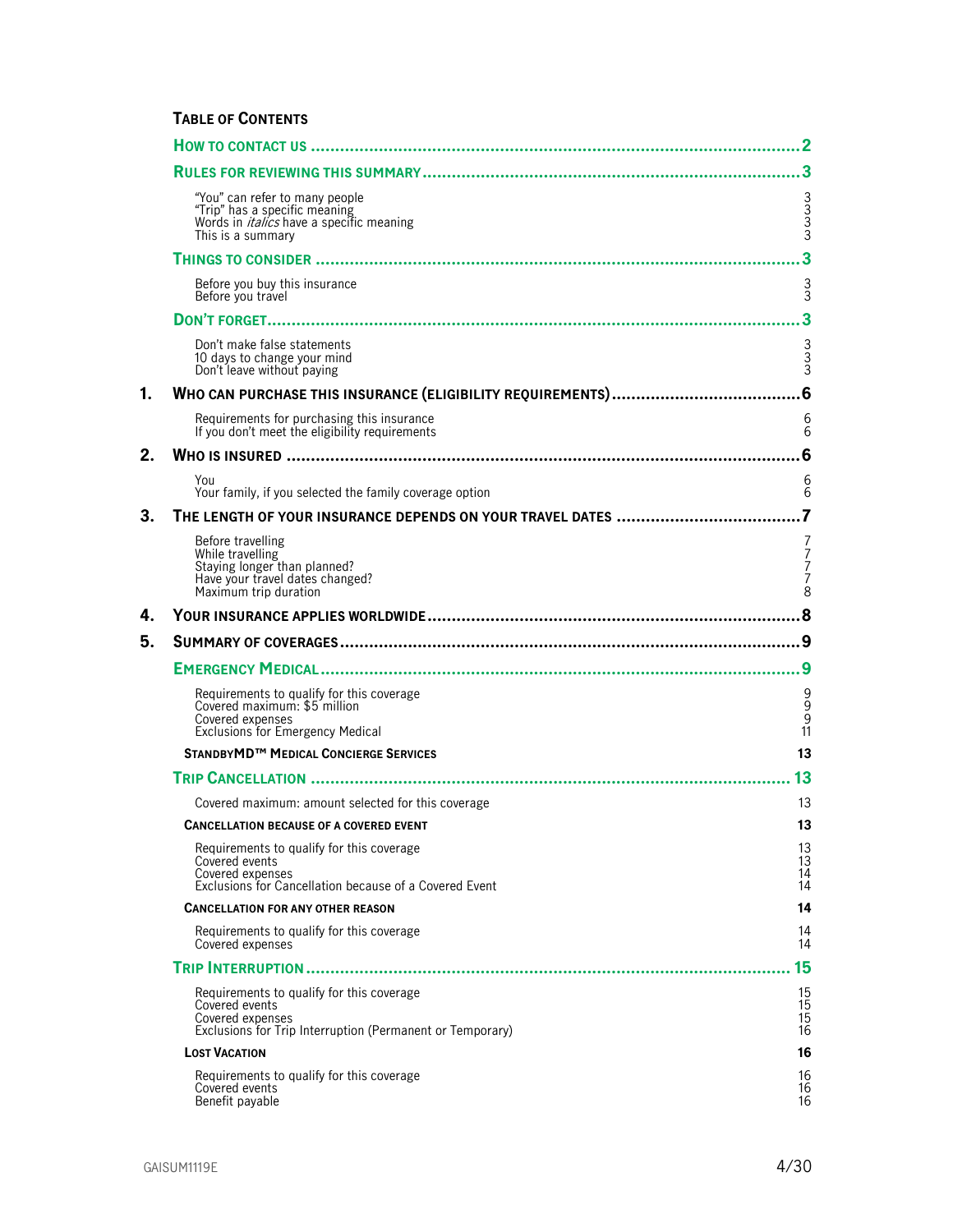|    |                      |                                                                                                                                                                                                                     | 17                                |
|----|----------------------|---------------------------------------------------------------------------------------------------------------------------------------------------------------------------------------------------------------------|-----------------------------------|
|    |                      | <b>MISCONNECTION OR TRAVEL DISRUPTION</b>                                                                                                                                                                           | 17                                |
|    |                      | Requirements to qualify for this coverage<br>Covered events<br>Covered expenses<br>Exclusions for Misconnection or Travel Disruption                                                                                | 17<br>17<br>17<br>17              |
|    |                      | <b>DELAYED RETURN</b>                                                                                                                                                                                               | 18                                |
|    |                      | Requirements to qualify for this coverage<br>Covered events<br>Covered expenses<br><b>Exclusions for Delayed Return</b>                                                                                             | 18<br>18<br>18<br>18              |
|    |                      | TRAVEL SUPPLIER BANKRUPTCY (SUPPLIER DEFAULT)                                                                                                                                                                       | 18                                |
|    |                      | Requirements to qualify for this coverage<br>Covered expenses<br>Covered maximum: \$3,500 to \$7,500<br>Aggregate compensation limit<br>Exclusions for Travel Supplier Bankruptcy (Supplier Default)                | 18<br>19<br>$\frac{19}{19}$<br>19 |
|    |                      | <b>EXCLUSIONS FOR TRIP CANCELLATION, TRIP INTERRUPTION, AND UNFORESEEN TRIP-RELATED</b>                                                                                                                             |                                   |
|    |                      |                                                                                                                                                                                                                     |                                   |
|    |                      |                                                                                                                                                                                                                     | <b>21</b>                         |
|    |                      | Requirements to qualify for this coverage<br>Covered events<br>Maximum benefit<br>Exclusions Flight & Travel Accident                                                                                               | 21<br>21<br>$\frac{22}{22}$       |
|    |                      |                                                                                                                                                                                                                     | 23                                |
|    |                      | <b>BAGGAGE INSURANCE</b>                                                                                                                                                                                            | 23                                |
|    |                      | Requirements to qualify for this coverage<br>Covered expenses<br>Exclusions for Baggage Insurance                                                                                                                   | 23<br>23<br>24                    |
|    |                      |                                                                                                                                                                                                                     | 24                                |
|    |                      | Covered expenses<br>Aggregate compensation limit<br>Exclusions for Act of Terrorism Coverage                                                                                                                        | 24<br>24<br>24                    |
| 6. |                      |                                                                                                                                                                                                                     | 25                                |
|    |                      | What is included in the premium<br>Other fees and costs                                                                                                                                                             | 25<br>$\overline{25}$             |
| 7. |                      |                                                                                                                                                                                                                     | 26                                |
|    |                      |                                                                                                                                                                                                                     |                                   |
|    |                      | Supporting receipts and documents<br>We pay within 30 days if your claim is approved                                                                                                                                | 26<br>26                          |
|    |                      | YOUR LEGAL RIGHTS IF YOU DISAGREE WITH OUR DECISION OR WANT TO FILE A COMPLAINT                                                                                                                                     | 27                                |
|    | 1.<br>2.<br>3.<br>4. | You can ask us to reconsider your claim<br>You can contact the OmbudService for Life & Health Insurance<br>Quebec residents can contact the Autorité des marchés financiers<br>You can appeal our decision in court | 27<br>27<br>27<br>27              |
| 8. |                      |                                                                                                                                                                                                                     | 27                                |
|    |                      | Within 10 days after purchasing your insurance: full refund<br>No refund in other cases                                                                                                                             | 27<br>27                          |
| 9. |                      |                                                                                                                                                                                                                     | 28                                |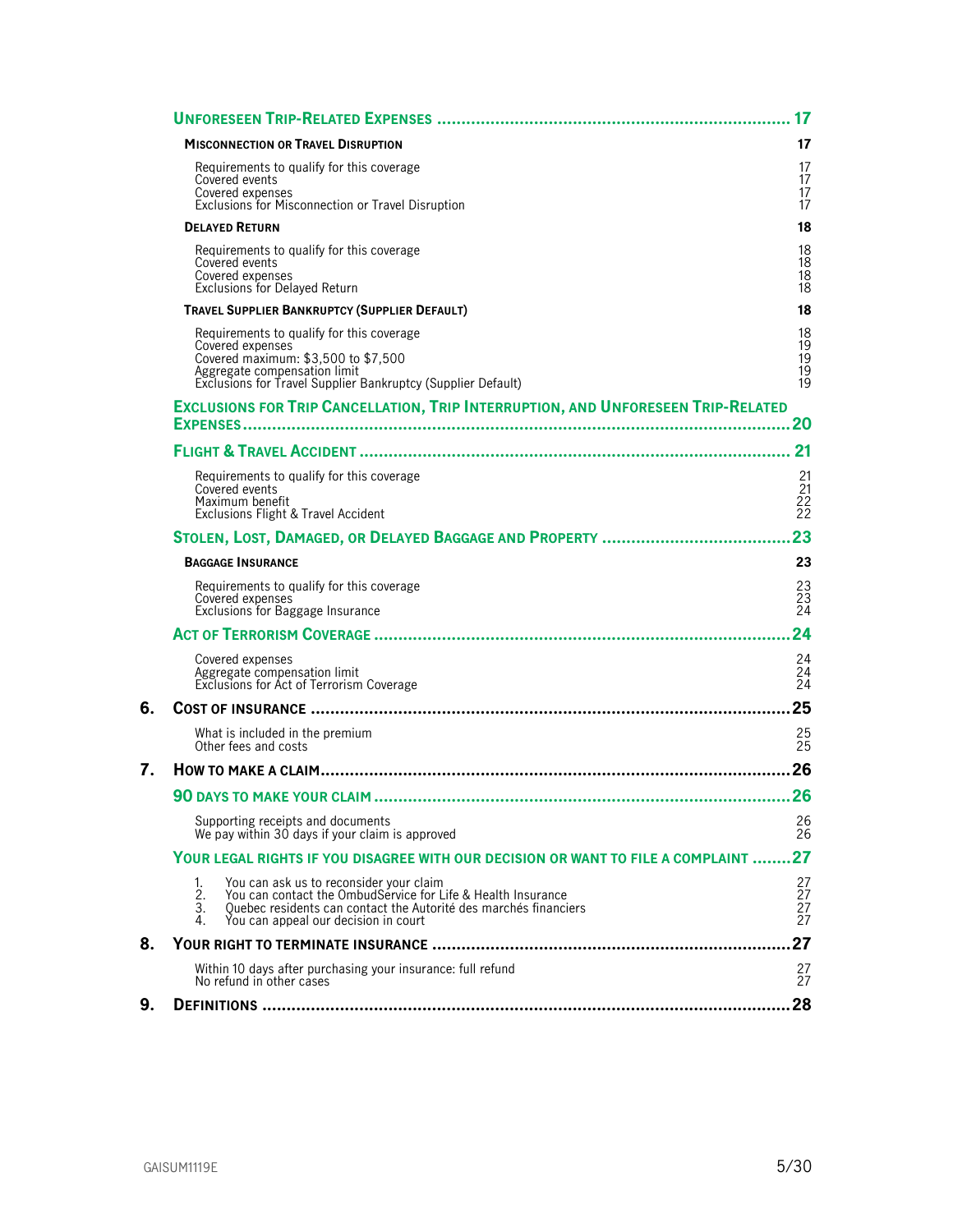## <span id="page-5-0"></span>**1. WHO CAN PURCHASE THIS INSURANCE (ELIGIBILITY REQUIREMENTS)**

## <span id="page-5-1"></span>**Requirements for purchasing this insurance**



You can purchase this insurance if you, and any people you want to insure, meet all the following requirements:

- $\checkmark$  You live in Canada
- $\checkmark$  You're covered under a *government health insurance plan* (such as RAMQ) for the entire duration of your trip
- $\checkmark$  You purchased this travel insurance for the entire duration of your trip.

You are not eligible for this coverage if:

- **x** You were advised by a *physician* not to travel.
- **x** You have been diagnosed with a terminal illness with less than 6 months to live.
- You have a kidney condition that requires dialysis.
- You have used home oxygen during the 12 months before you applied for this insurance.

## <span id="page-5-2"></span>**If you don't meet the eligibility requirements**

You must meet all these requirements, and each person you want to insure must also meet them. If you don't meet the eligibility requirements:

- you will not be able to purchase the coverage; or
- we will cancel the insurance; or
- your claim will be denied.

Additionally, if you lose your coverage under a *government health insurance plan*, your maximum Emergency Medical benefit reduces to \$25,000 for all eligible expenses combined

<span id="page-5-3"></span>If you don't meet all eligibility requirements for this plan, there might be other travel insurance products with different eligibility requirements. Speak to your travel agent.

## **2. WHO IS INSURED**

<span id="page-5-4"></span>**You**



You are insured if:

- You meet all the eligibility requirements.
- You have paid the insurance premium.
- Your *confirmation* shows that you are an insured person.

## <span id="page-5-5"></span>**Your family, if you selected the family coverage option**



Your *spouse, children,* and *grandchildren* have the same coverage as you if you purchased the family coverage option.

The following people qualify under the family coverage option:

- two adults under age 60
- your *children* or *grandchildren*, if they are 31 days old or older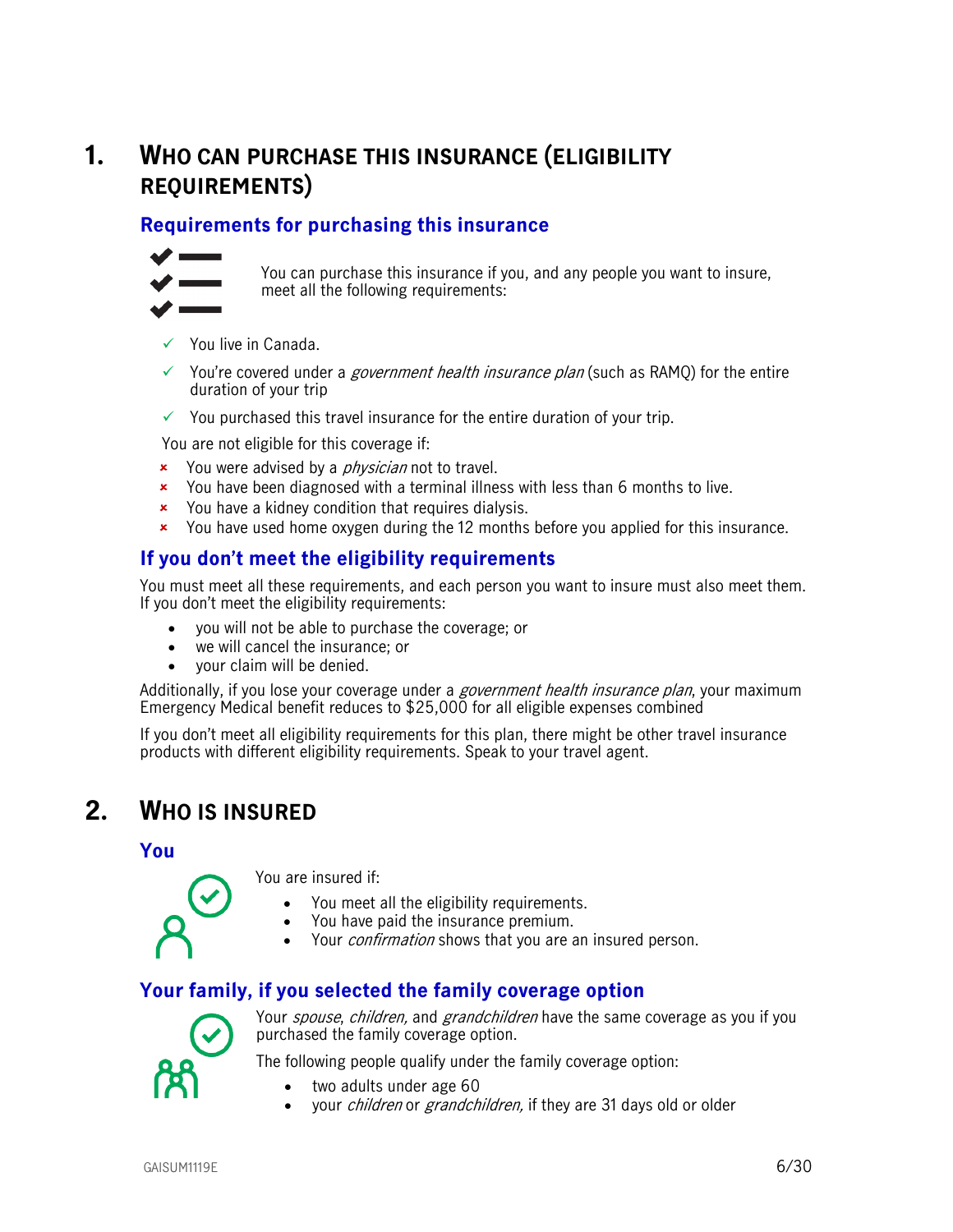### **REQUIREMENTS**

To be eligible for family coverage, each member of your family must:

- $\checkmark$  meet all the eligibility requirements
- $\checkmark$  be named in your *confirmation*
- $\checkmark$  travel with you

<span id="page-6-0"></span>**Warning**: Family coverage is only available if each member of your family is under 60 years old

## **3. THE LENGTH OF YOUR INSURANCE DEPENDS ON YOUR TRAVEL DATES**

## <span id="page-6-1"></span>**Before travelling**

You are insured under Trip Cancellation from the moment you pay the insurance premium. Trip Cancellation coverage ends when leave your *departure point*.

## <span id="page-6-2"></span>**While travelling**

You are insured under Emergency Medical from the moment you leave *home* to the earlier of the date you return *home* or the expiry date shown on your *confirmation*.

You are insured under Trip Interruption from your *departure date* until the earlier of the date you return to your *departure point* or the expiry date shown on your *confirmation*.

You are insured under all other coverages, including Unforeseen Trip Related Expenses, Flight & Travel Accident, and Stolen, Lost, Damaged, or Delayed Baggage and Property from your departure date until the earlier of the date you return *home* or the expiry date shown on your confirmation.

## <span id="page-6-3"></span>**Staying longer than planned?**

If you are extending your trip, you need to extend your insurance to remain covered. In some cases, you will receive an automatic extension.

For Trip Interruption, your coverage can be extended up to:

- 10 days in the event of an emergency
- 30 days in the event of *hospitalization*

For all coverages other than Trip Interruption and Trip Cancellation your coverage can be extended up to:

- 72 hours if your *common carrier* is delayed
- 5 days in the event of a *medical emergency* for you or your travel companion
- the entire duration of *hospitalization*, and up to 5 days after discharge from the *hospital* if you or your *travel companion* are *hospitalized*

## <span id="page-6-4"></span>**Have your travel dates changed?**

#### **ADJUST THE LENGTH OF YOUR INSURANCE**

Your insurance must cover the entire duration of your trip. If you leave earlier or come back later than planned, contact your travel agency to adjust the duration of your coverage.

**Important:** In some cases, you must get authorization from the Assistance Centre to change your insurance. For example, if a *medical condition* first appeared after you purchased the insurance or if you already have a claim in progress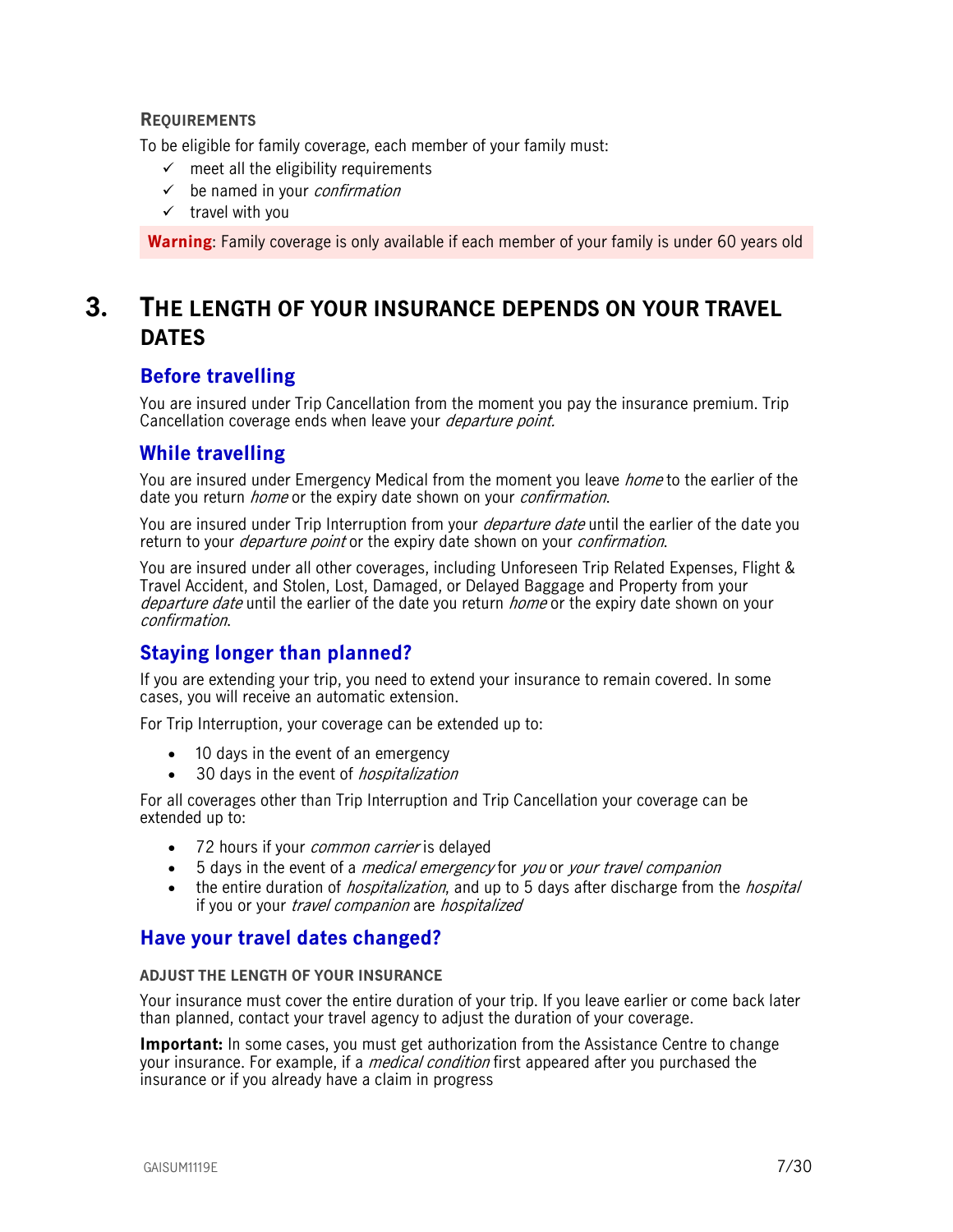Note: For more information about increasing your Trip Cancellation coverage for additional prepaid travel arrangements prior to your *departure date*, or if you plan to extend your trip, see the [sample policy.](https://www.igoinsured.com/travelcontent/?file=MS-MC_MS-GIN_policyAINC.pdf)

## <span id="page-7-0"></span>**Maximum trip duration**

Maximum trip duration, including any extensions, is:

- for persons 59 years of age and younger: 183 days
- for persons between 60 and 74 years of age: 60 days
- <span id="page-7-1"></span>• for persons 75 years of age and older: 45 days

## **4. YOUR INSURANCE APPLIES WORLDWIDE**

Your insurance applies worldwide.



**Warning:** Exclusions may apply if the Government of Canada issues an advisory against travel to a certain region or country.

**Important:** Emergency Medical coverage applies only outside your province or territory of residence.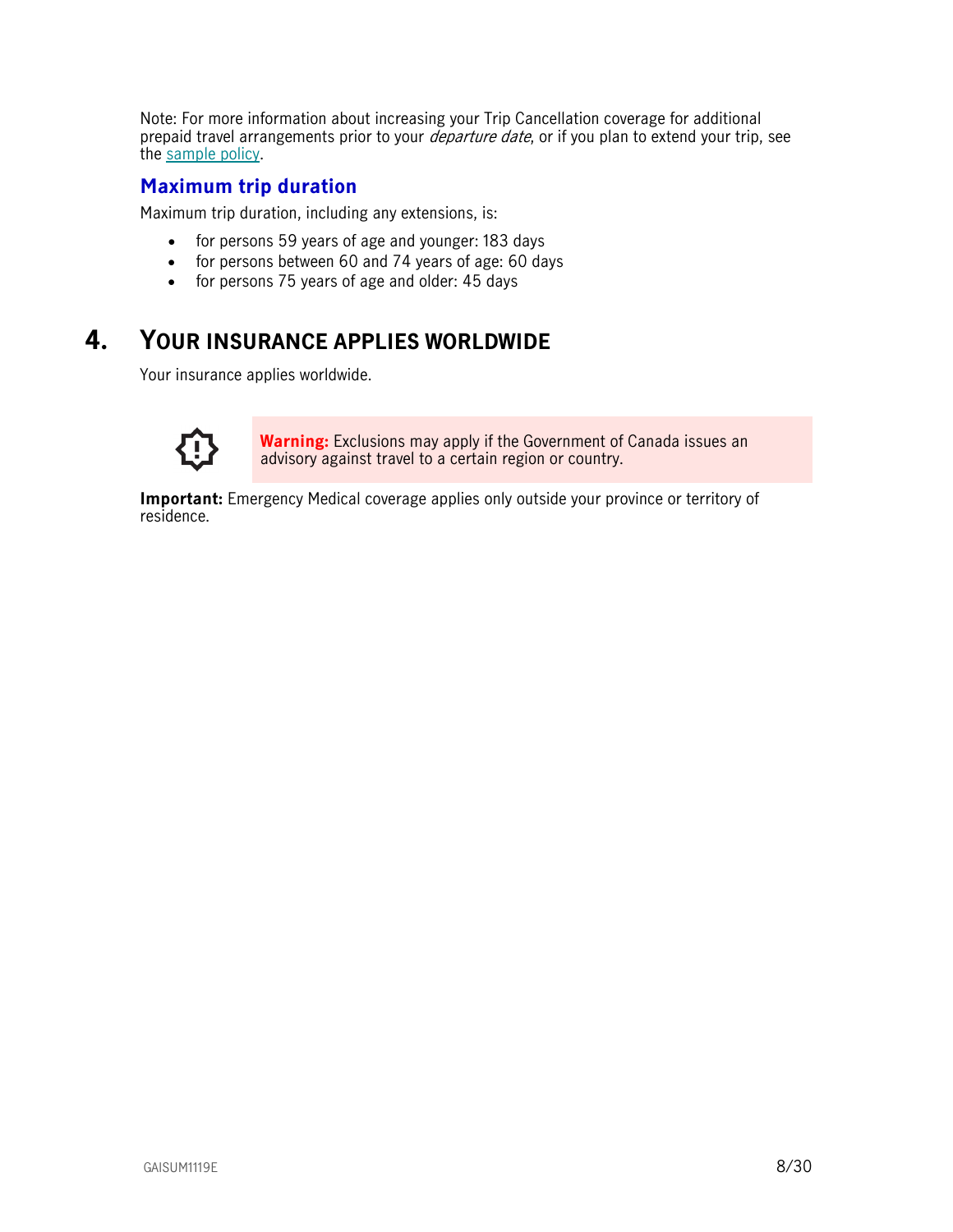## <span id="page-8-0"></span>**5. SUMMARY OF COVERAGES**

## <span id="page-8-1"></span>**EMERGENCY MEDICAL**

In the event of a *medical emergency* during your trip, we pay *reasonable and customary* expenses that you incur to receive urgent care.

## <span id="page-8-2"></span>**Requirements to qualify for this coverage**

- You have a *medical emergency*, such as a sudden and unforeseen *medical condition* that requires immediate attention.
- $\checkmark$  Your *medical emergency* occurs during your trip.
- $\checkmark$  Your *medical emergency* occurs outside your province or territory of residence.
- $\checkmark$  Your expenses are *reasonable and customary*. This means that the expenses aren't higher than the standard fee charged by providers of similar standing in the same geographical area, when providing the same *treatment*.

**ALWAYS CALL THE ASSISTANCE CENTRE BEFORE YOU RECEIVE TREATMENT**

Before you receive emergency treatment, call the Assistance Centre so we can confirm you are covered and pre-approve any *treatment*.

**IF YOU DON'T CALL THE ASSISTANCE CENTRE, YOU ARE RESPONSIBLE FOR CERTAIN CHARGES** 

- Certain expenses are not covered if they are incurred without the authorization of the Assistance Centre. These expenses are indicated by an asterisk (\*) in the list of covered expenses.
- Other expenses may be payable up to 75% of the expense only and you may be required to pay 25% of the expense.
- If you can't call us at the time of the *medical emergency* because of your condition, call us as soon as possible or ask someone to call on your behalf.

## <span id="page-8-3"></span>**Covered maximum: \$5 million**

We pay up to a maximum of \$5,000,000 for all claims combined.

### <span id="page-8-4"></span>**Covered expenses**

Below is an overview of covered expenses and applicable limits. For a full list, see the [sample](https://www.igoinsured.com/travelcontent/?file=MS-MC_MS-GIN_policyAINC.pdf)  [policy.](https://www.igoinsured.com/travelcontent/?file=MS-MC_MS-GIN_policyAINC.pdf)

If an expense is followed by an asterisk (\*), you must call the Assistance Centre before you incur this expense. These expenses are not covered without prior authorization from the Assistance Centre.

#### **EXPENSES TO RECEIVE EMERGENCY MEDICAL CARE**

| Expenses incurred to receive emergency <i>treatment</i> | 100%                 |
|---------------------------------------------------------|----------------------|
| Expenses for a surgical procedure *                     | 100%                 |
| Expenses to establish a diagnosis (such as an MRI) *    | 100%                 |
| Expenses for ambulance transportation                   | 100%                 |
| Repatriation expenses *                                 | 100%                 |
| Expenses to receive professional services               | \$300 per profession |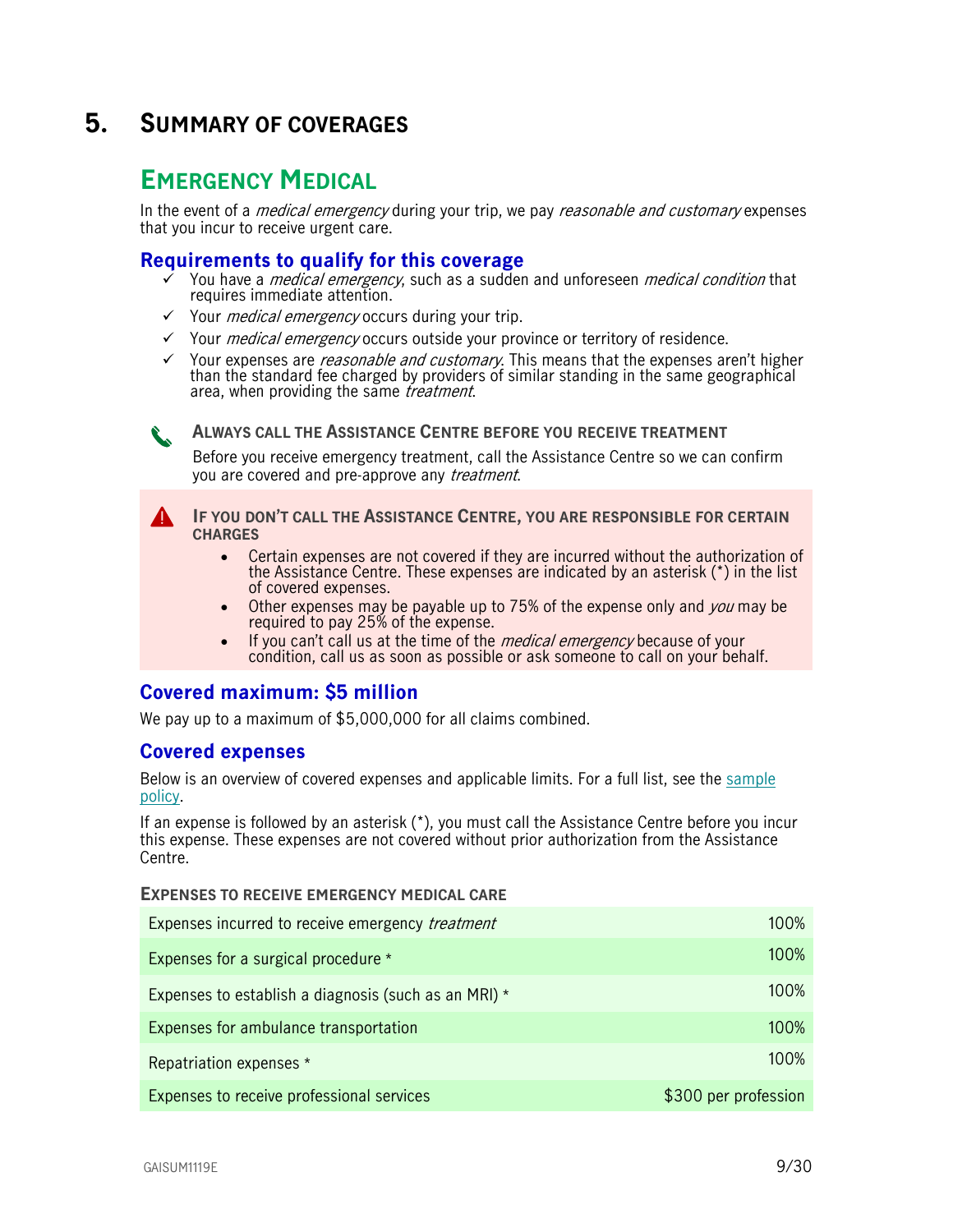Expenses for emergency dental *treatment* 

| due to an accidental blow<br>$\bullet$                                                                               | \$2,000<br>\$1,000 after your return      |
|----------------------------------------------------------------------------------------------------------------------|-------------------------------------------|
| • for relief of dental pain                                                                                          | \$300                                     |
| Expenses to return to your destination after receiving<br>emergency <i>treatment</i> in your province of residence * | Economy class airfare                     |
| Extra expenses for meals, accommodation, phone calls, and<br>taxis                                                   | \$500 per day, to a maximum of<br>\$5,000 |
| Extra <i>hospital</i> expenses (phone calls, television rental, etc.)                                                | \$50 per day, to a maximum of             |

#### **EXPENSES FOR CHILDCARE OR TO HAVE SOMEONE COME TO YOUR BEDSIDE IN THE EVENT OF HOSPITALIZATION**

| Expenses for childcare in event of <i>hospitalization</i> | \$100 per day, to a maximum of<br>\$300 |
|-----------------------------------------------------------|-----------------------------------------|
| Travel expenses to bring someone to your bedside in event | Round-trip economy class                |
| of <i>hospitalization</i> *                               | airfare $+$ \$500                       |

#### **COST OF REPLACING PRESCRIPTION DRUGS, HEARING AIDS, AND EYEGLASSES**

| Expenses to replace prescription drugs, hearing aids, or | \$50 to \$200 |
|----------------------------------------------------------|---------------|
| eyeglasses                                               |               |

#### **EXPENSES TO RETURN YOUR TRAVEL COMPANION, CHILDREN, PETS, BAGGAGE, AND VEHICLE**

| Expenses to return your <i>travel companion</i> to their <i>departure</i><br>point       | Economy class airfare |
|------------------------------------------------------------------------------------------|-----------------------|
| Expenses to return insured <i>children</i> and <i>grandchildren</i><br>under your care * | Economy class airfare |
| Expenses incurred to repatriate your pet dog or cat *                                    | \$500                 |
| Expenses to return your baggage *                                                        | 100%                  |
| Expenses to return your vehicle <i>home</i> or to the rental<br>agency *                 | $100\%$               |

#### **FUNERAL ARRANGEMENT EXPENSES IN THE CASE OF DEATH WHILE TRAVELLING**

| Travel expenses for someone to identify your body *          | Economy class airfare + \$300 |
|--------------------------------------------------------------|-------------------------------|
| Preparation of your body, burial, or cremation where you die | \$5,000                       |
| Repatriation of your body or ashes                           | 100%                          |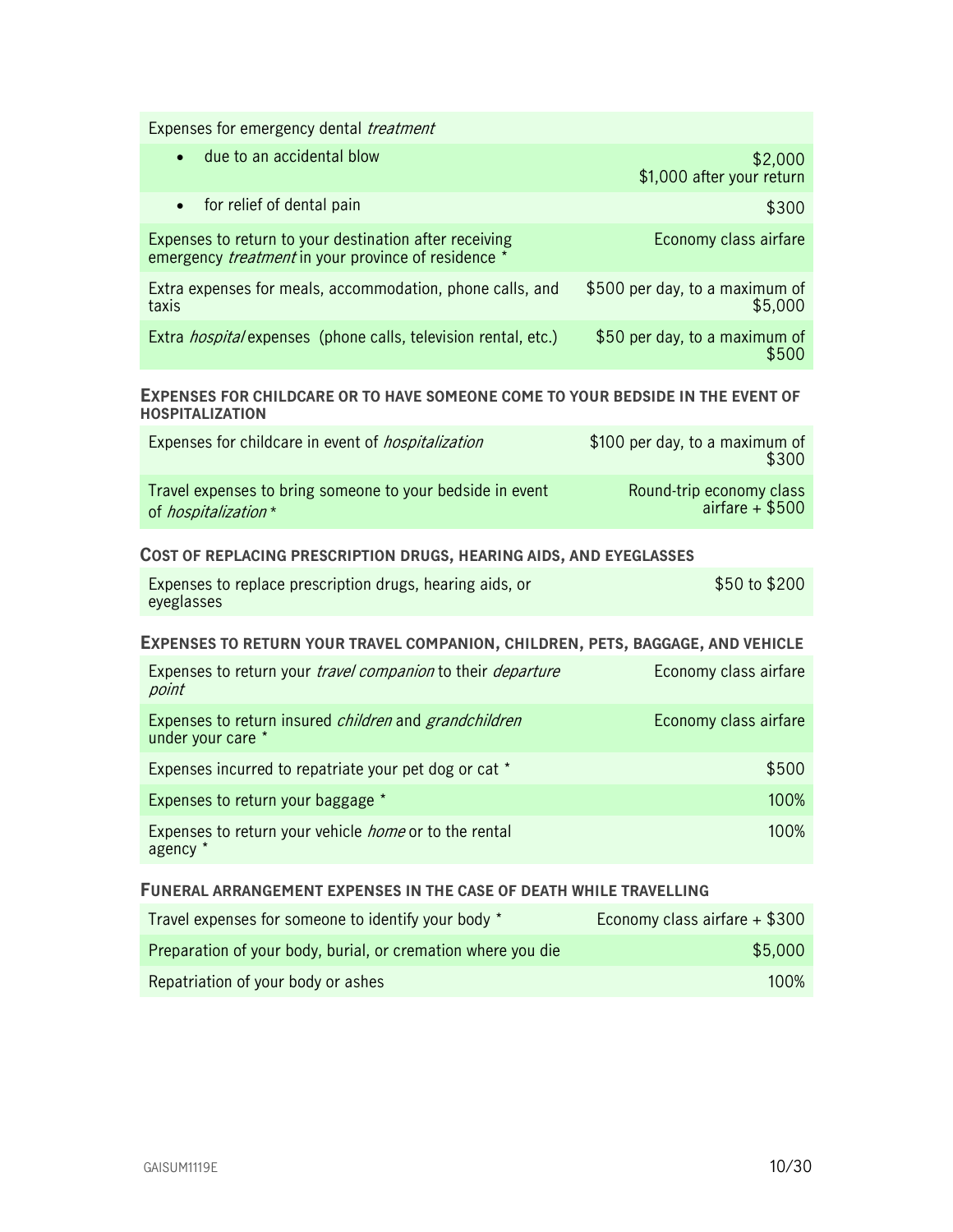## <span id="page-10-0"></span>**Exclusions for Emergency Medical**

Below is an overview of the main exclusions. For a full list, see the [sample policy.](https://www.igoinsured.com/travelcontent/?file=MS-MC_MS-GIN_policyAINC.pdf)

#### **EXPENSES RELATED TO YOUR HEALTH BEFORE YOUR TRIP**

If you were 74 years of age or younger when you purchased the insurance and you had any medical condition that existed before your trip, and if the *medical condition* was not *stable* in the three months before your *departure date*, you will not be covered.

If you were 75 years of age or older when you purchased the insurance and you had any medical condition that existed before your trip, and if the *medical condition* was not *stable* in the 12 months before your *departure date*, you will not be covered.

For example, your *medical condition* is not *stable* if you experience any new symptoms, or if there was any *change in medication* or *treatment* during this period.

To **check if this exclusion applies to you**, see the [sample policy.](https://www.igoinsured.com/travelcontent/?file=MS-MC_MS-GIN_policyAINC.pdf)

You are not covered for expenses relating to your *medical condition* when:

- **x** You knew or should have known that you would need *treatment* during your trip.
- An assessment or *treatment* for your *medical condition* was planned for after your return date.

#### **EXPENSES INCURRED WITHOUT THE AUTHORIZATION OF THE ASSISTANCE CENTRE**

**\*** These medical procedures and/or tests are identified by an asterisk  $(*)$  in the list of covered expenses. For example, magnetic resonance imaging (MRI or MRCP).

#### **COVERAGE IS LIMITED IF YOU AREN'T COVERED BY A GOVERNMENT HEALTH INSURANCE PLAN**

If you aren't covered under a *government health insurance plan*, we limit our payments to \$25,000. You are responsible for any remaining charges.

#### **EXPENSES RELATING TO A BIRTH DEFECT IN YOUR CHILDREN UNDER 2 YEARS OF AGE**

For insured *children* under 2 years of age, we do not cover expenses for a *medical* condition related to a birth defect.

#### **EXPENSES NOT RELATED TO URGENT AND NECESSARY MEDICAL CARE**

- services that aren't considered medically necessary by Manulife or that could wait until your return
- **\*** expenses not directly related to a *medical emergency*
- **\*** expenses if the trip was made for the purpose of investigation, diagnosis, or any treatment or alternative therapy
- **x** *treatment* you received to follow-up on a *medical condition* that has already been treated as a *medical emergency* during the trip but is no longer a *medical emergency*

#### **FURTHER EXPENSES IF YOU CHOOSE NOT TRANFER TO ANOTHER FACILITY**

further medical *treatment* if our medical advisors determine you should transfer to another facility or return to your *home* province or territory for *treatment* and you choose not to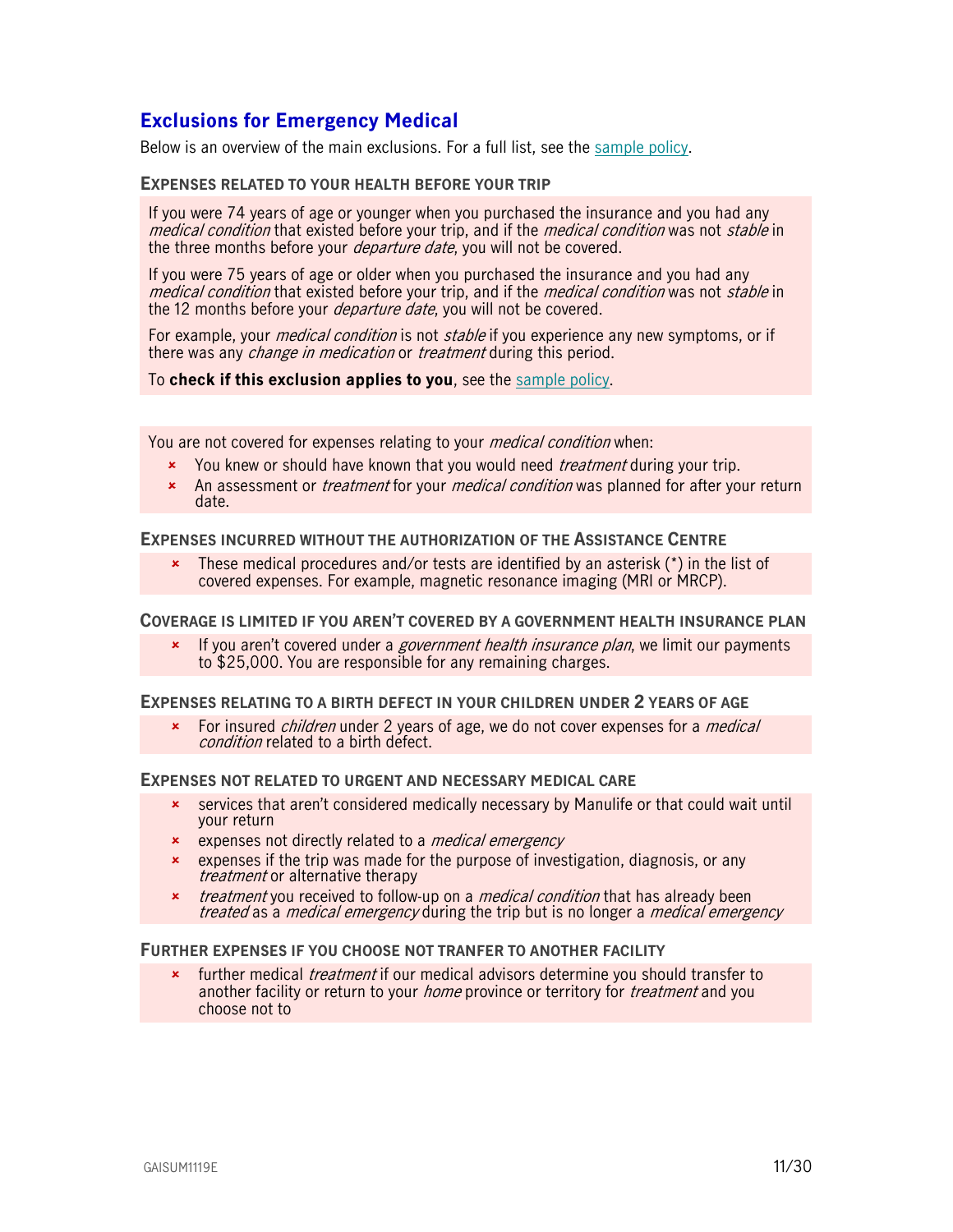#### **EXPENSES RELATED TO CERTAIN BEHAVIOURS**

- abusing medication, drugs, or alcohol or other substances
- **x** self-inflicted, unless a *physician* certifies that the injuries are related to a mental disorder
- $\star$  if the expense was related to an incident while you committed or attempted to commit a crime
- **\*** if the expense was a result of you not following a recommended or prescribed therapy or treatment

#### **EXPENSES RELATED TO PARTICIPATION IN A HAZARDOUS SPORT**

 for example, hang-gliding, mountain-climbing, or motorized speed contests. See the [sample policy](https://www.igoinsured.com/travelcontent/?file=MS-MC_MS-GIN_policyAINC.pdf) for more information.

#### **EXPENSES RELATED TO YOUR PREGNANCY**

Travel in the final months of pregnancy and the months following childbirth can be hazardous for both your health and the health of your child.

We do not cover:

- expenses related to managing pregnancy (prenatal and postnatal care)
- $\star$  expenses for a child born during the trip

We do not cover expenses related to your pregnancy if they are incurred 9 weeks before or after the expected delivery date.

For example:

- $\star$  if you give birth during your trip
- **\*** if you have a *medical condition* related to your pregnancy or the after-effects of childbirth and the *medical condition* causes you to incur expenses during your trip

#### **EXPENSES RELATED TO MINOR MENTAL OR EMOTIONAL DISORDERS (ANXIETY)**

 $\star$  We cover expenses related to *stable* mental or emotional disorders. However, we do not cover expenses related to a condition where your *treatment* includes only mild tranquillizers or mild anti-anxiety (anxiolytic) medication, or no prescription medication at all.

#### **EXPENSES RESULTING FROM OF AN ACT OF WAR OR AN ACT OF TERRORISM**

 $\cdot$  We do not cover expenses incurred because of an *act of war*. We cover expenses incurred from an *act of terrorism* in limited circumstances. For more information, see the [sample policy.](https://www.igoinsured.com/travelcontent/?file=MS-MC_MS-GIN_policyAINC.pdf)

#### **EXPENSES RELATED TO A MEDICAL CONDITION IF THE GOVERNMENT OF CANADA HAS ISSUED A FORMAL WARNING**

\* If the Government of Canada issues a warning for Canadians not to travel to a certain region, and the date of the warning is before the start date of your *trip* (as shown on your confirmation), we do not cover expenses related to a medical condition specific or related to this warning if you choose to travel to that region.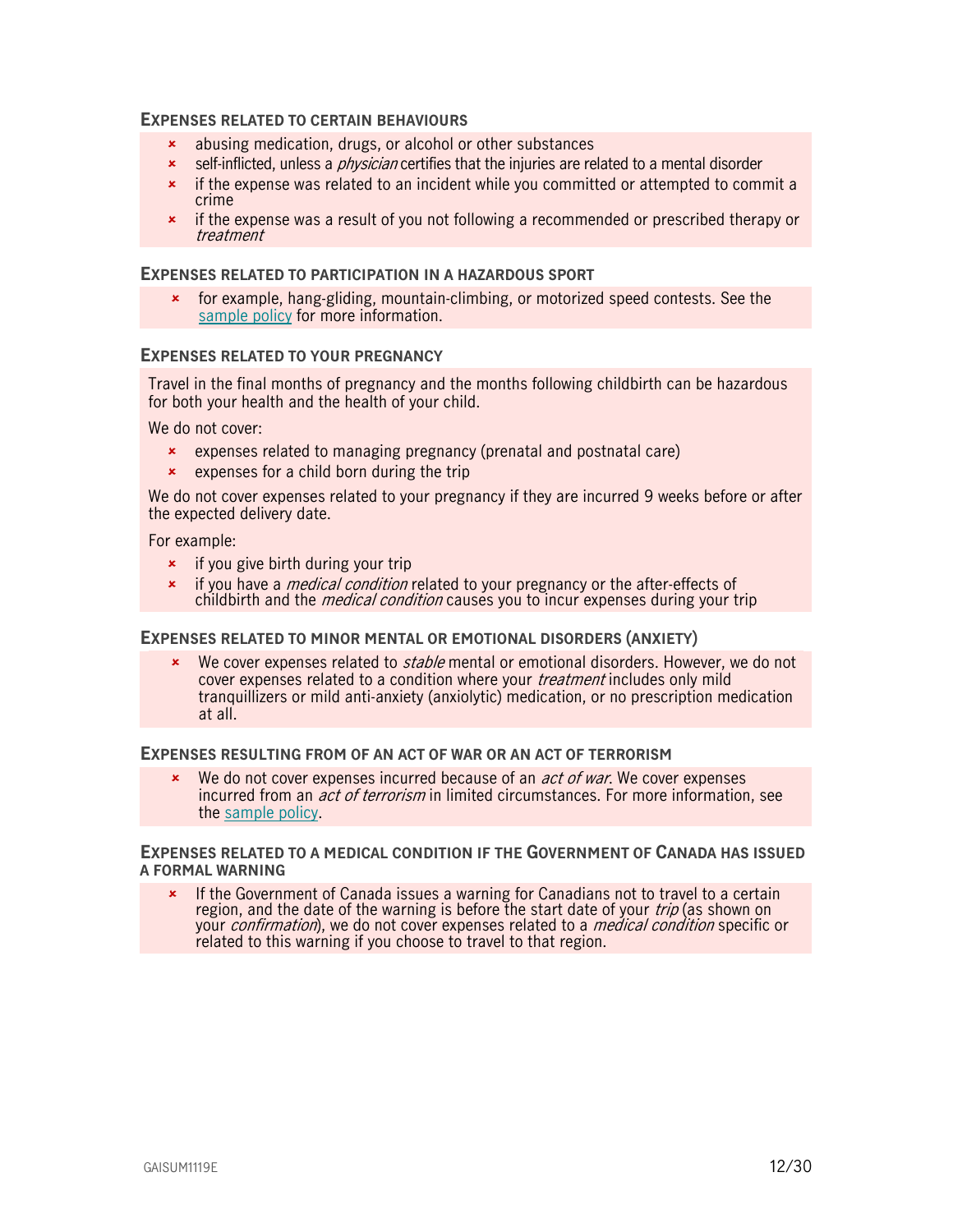## <span id="page-12-0"></span>**STANDBYMD™ MEDICAL CONCIERGE SERVICES**

StandbyMD provides access to assistance services in the event of a *medical emergency*. These services are available when you contact the Manulife Assistance Centre.

#### **ANYWHERE IN THE WORLD**

- $\checkmark$  You have phone access to a *physician* to assess your symptoms.
- $\checkmark$  You have access to a network of *physicians* who make house call visits in 141 countries and over 4,500 cities.

#### **IN THE UNITED STATES**

- If you lose or forget your prescription drugs, eyeglasses, or contact lenses, StandbyMD organizes their delivery.
- $\checkmark$  If you need an assessment or *treatment*, StandbyMD can recommend medical resources.
- $\checkmark$  A *physician* can coordinate you with an emergency room and can "fast track" you through the emergency room, where available.

<span id="page-12-1"></span>Note: This service is provided by our partner StandbyMD and not by Manulife.

## **TRIP CANCELLATION**

Your Trip Cancellation insurance covers you in two ways:

- if you cancel your trip because of a covered event
- if you must cancel your trip for any other reason

### <span id="page-12-2"></span>**Covered maximum: amount selected for this coverage**

We pay up to the amount you selected for this coverage, for all covered expenses combined. This means you can never receive a payment greater than the coverage amount.

To have full coverage, you should select an insurance amount that covers the total value of the non-refundable portion of your trip, including cancellation or change fees.

## <span id="page-12-3"></span>**CANCELLATION BECAUSE OF A COVERED EVENT**

If you cancel your trip for an event covered under this insurance, we pay up to 100% of your nonrefundable booking fees, up to the maximum covered amount.

### <span id="page-12-4"></span>**Requirements to qualify for this coverage**

- You cancel your trip because of an event included in the covered events.
- $\checkmark$  You must cancel your trip by contacting your *travel supplier* on the day of the event causing the cancellation, or on the next business day.

### <span id="page-12-5"></span>**Covered events**

Below is a summary of covered events. Some events may also apply to your *travel companion*. For a full list and more details, see the [sample policy.](https://www.igoinsured.com/travelcontent/?file=MS-MC_MS-GIN_policyAINC.pdf)

- An event that is related to your own health, or to the health of a member of your immediate family, your key person, or the person you are staying with at your destination. For example, you have a *medical emergency*, or you are quarantined.
- $\checkmark$  Pregnancy, complications of pregnancy during the first 31 weeks, or adoption, in some cases.
- $\checkmark$  Death. For example, if you, a member of your *immediate family*, or your *key person* dies, or if the person you are staying with at your location dies.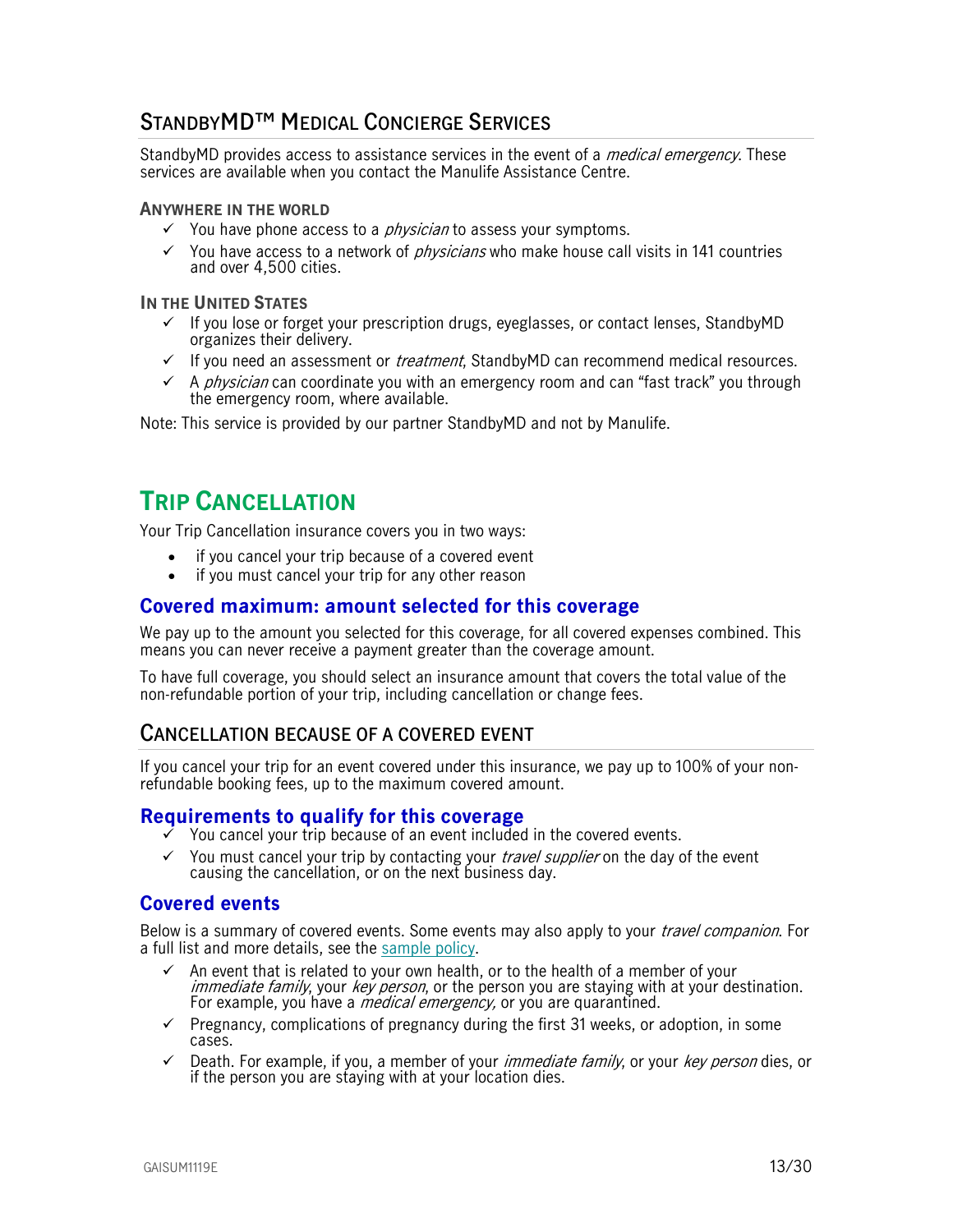- $\checkmark$  If obligations related to your work, to a legal summons, or to your studies prevent your from leaving. For example, if you lose your job, or must attend a trial, or take an exam during your trip.
- $\checkmark$  The business event that is your primary reason for your trip is cancelled.
- $\checkmark$  An event related to your travel documents (passport or travel visa) prevents you from travelling. For example, if you don't receive your travel visa.
- $\checkmark$  A natural disaster affects your home, your office, or your destination accommodations, or if the Canadian authorities issue a travel advisory for your destination after you have purchased your insurance.
- $\checkmark$  Hijacking. For example, if you, your spouse, your travel companion or your travel companion's spouse are hijacked.

### <span id="page-13-0"></span>**Covered expenses**

Below is an overview of covered expenses and applicable limits.

#### **IF YOU DECIDE NOT TO LEAVE**

Non-refundable portion of your trip 100% and the state of the state of the 100% of the 100% of the 100% of the  $100\%$ 

#### **IF YOU DECIDE TO LEAVE WITHOUT YOUR TRAVEL COMPANION**

Difference in price for your next occupancy charges if your *travel companion* cancels their trip and you leave on your own. For example, if you are charged a single supplement for your accommodations. 100%

## <span id="page-13-1"></span>**Exclusions for Cancellation because of a Covered Event**

See [Exclusions for Trip Cancellation, Trip Interruption, and Unforeseen Trip-Related Expenses.](#page-19-0)

## <span id="page-13-2"></span>**CANCELLATION FOR ANY OTHER REASON**

If you must cancel your trip for any other reason we pay up to 50% of your non-refundable booking fees.

### <span id="page-13-3"></span>**Requirements to qualify for this coverage**

- You purchased your insurance within 72 hours of making an initial payment on your travel arrangements or before cancellation fees apply to your booking.
- $\checkmark$  If you cancel your trip 14 days or more before your *departure date.*

### <span id="page-13-4"></span>**Covered expenses**

Below is an overview of covered expenses and applicable limits.

**IF YOU DECIDE TO CANCEL**

Any non-refundable portion of your trip 50% and the state of the state  $50\%$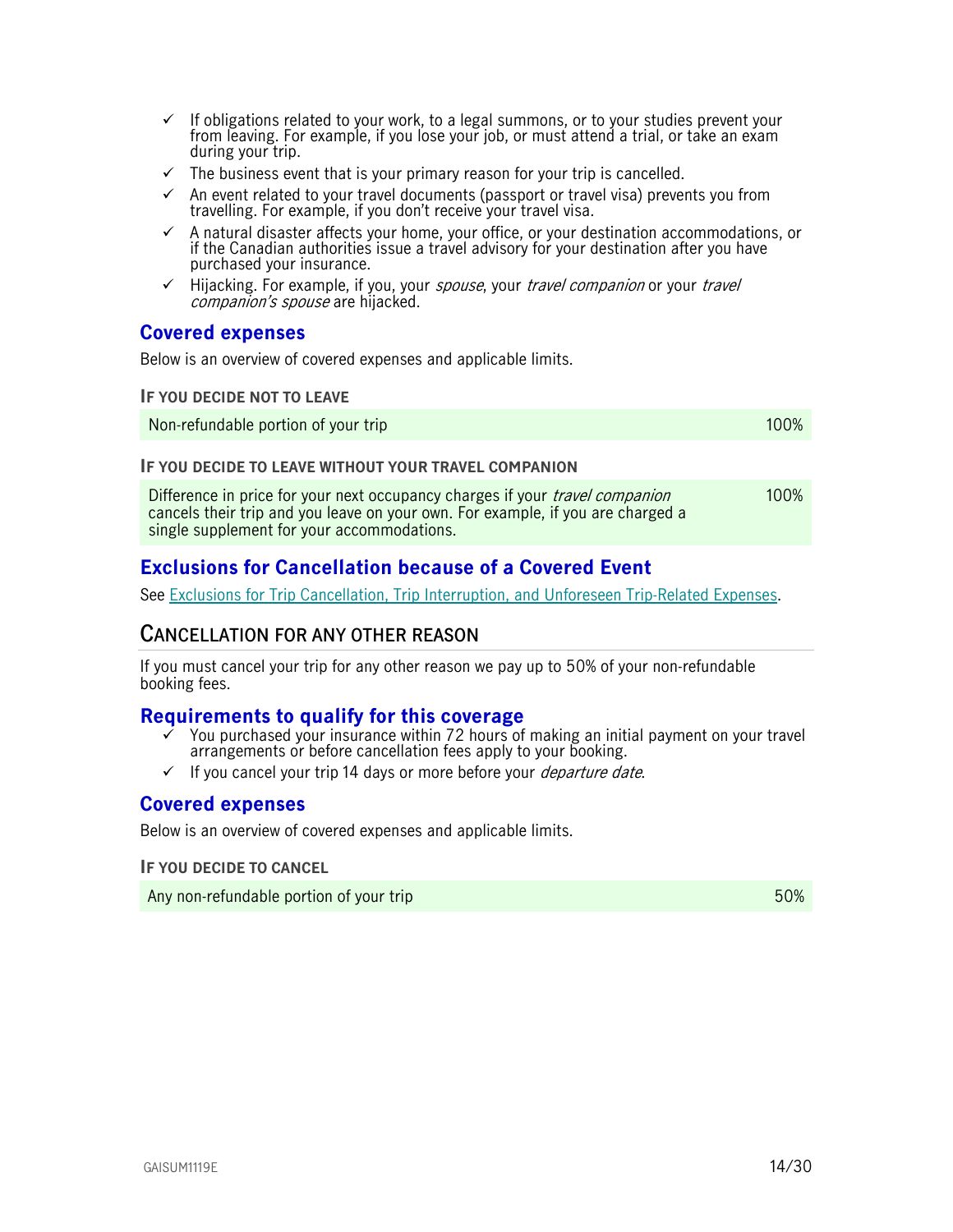## <span id="page-14-0"></span>**TRIP INTERRUPTION**

If you must return to your *departure point* or go directly to your next destination, we pay certain non-refundable expenses for the portion of the trip you were unable to take.

### <span id="page-14-1"></span>**Requirements to qualify for this coverage**

A covered event forces you to interrupt your trip or forces your *travel companion* to interrupt their trip.

## <span id="page-14-2"></span>**Covered events**

Below is a summary of covered events.

Some events may also apply to your *travel companion*. For a full list and more details, see the [sample policy.](https://www.igoinsured.com/travelcontent/?file=MS-MC_MS-GIN_policyAINC.pdf)

- An event that is related to your own health, or to the health of a member of your immediate family, your key person, or the person you are staying with at your destination. For example, you have a *medical emergency*, or you are quarantined.
- $\checkmark$  Pregnancy, complications of pregnancy during the first 31 weeks, or adoption, in some cases.
- $\checkmark$  Death. For example, if you, a member of your *immediate family*, or your *key person* dies, or if the person you are staying with at your location dies.
- $\checkmark$  If obligations related to your work, to a legal summons, or to your studies require you to return home from your trip. For example, if you lose your job, must attend a trial, or must take an exam during your trip.
- $\checkmark$  An event related to your travel documents (passport or travel visa) prevents you from travelling. For example, if you don't receive your travel visa.
- $\checkmark$  A natural disaster affects your home, your office, or your destination accommodations, or if the Canadian authorities issue a travel advisory for your destination after you have purchased your insurance.
- $\checkmark$  You lose 30% of your trip or more because of poor weather conditions, earthquakes, or volcanoes.
- $\checkmark$  Hijacking. For example, if you, your *spouse*, your *travel companion* or your *travel* companion's spouse are hijacked.

### <span id="page-14-3"></span>**Covered expenses**

Below is an overview of covered expenses and applicable limits. For a full list, see the [sample](https://www.igoinsured.com/travelcontent/?file=MS-MC_MS-GIN_policyAINC.pdf)  [policy.](https://www.igoinsured.com/travelcontent/?file=MS-MC_MS-GIN_policyAINC.pdf)

#### **EXPENSES THAT ARISE FROM TRIP INTERRUPTION**

| Any unused portion of your trip that is non-refundable and<br>non-transferable to another travel date                                                            | 100%                                     |
|------------------------------------------------------------------------------------------------------------------------------------------------------------------|------------------------------------------|
| <b>Warning:</b> We don't pay for the return ticket you purchased, but we cover the additional cost of<br>your airfare to return to your <i>departure point</i> . |                                          |
| Accommodations and other expenses such as meals, taxis,<br>phone calls, Internet, vehicle rental                                                                 | \$350 per day, to a maximum of<br>2 days |
| Costs for missed activities such as ski or golf package,<br>cruise ship activities.                                                                              | \$100/day<br>\$500 maximum               |
| Additional cost of same-class airfare to travel to your next<br>destination or to return to your <i>departure point</i>                                          | 100%                                     |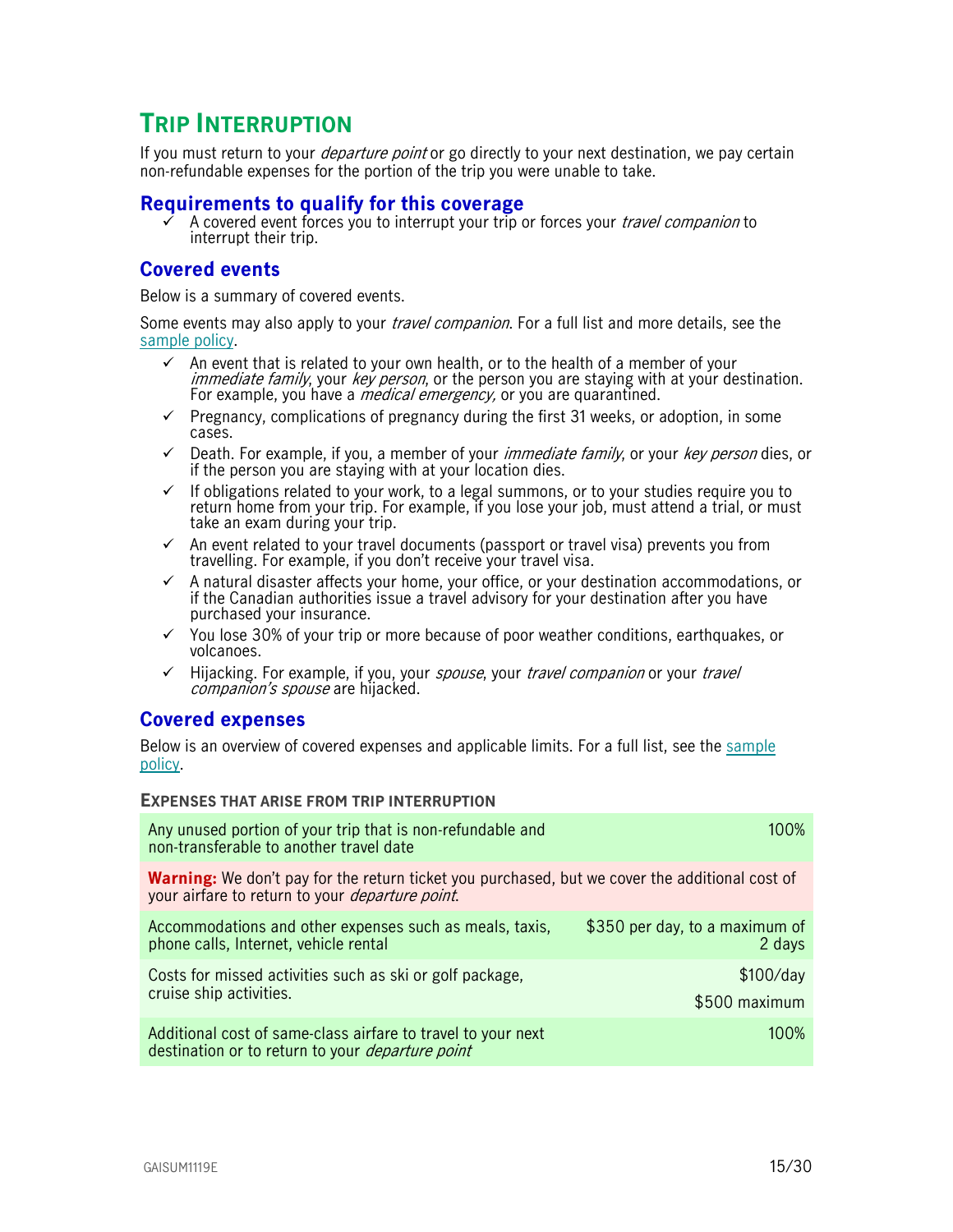| Additional cost of same-class one-way airfare in the event of<br>an emergency in your <i>immediate family</i> ( <i>hospitalization</i> ,<br>death) to return to your <i>departure point</i> | 100%  |
|---------------------------------------------------------------------------------------------------------------------------------------------------------------------------------------------|-------|
| Travel and accommodation costs while waiting for<br>replacement travel documents that were lost or stolen                                                                                   | \$200 |
|                                                                                                                                                                                             |       |

#### **FUNERAL ARRANGEMENT EXPENSES IN THE CASE OF DEATH WHILE TRAVELLING**

| Travel expenses for someone to identify your body            | Economy class airfare + \$300 |
|--------------------------------------------------------------|-------------------------------|
| Preparation of your body, burial, or cremation where you die | \$5.000                       |
| Repatriation of your body or ashes                           | 100%                          |

## <span id="page-15-0"></span>**Exclusions for Trip Interruption (Permanent or Temporary)**

See [Exclusions for Trip Cancellation, Trip Interruption, and Unforeseen Trip-Related Expenses.](#page-19-0)

## <span id="page-15-1"></span>**LOST VACATION**

If you are forced to return *home* before the scheduled return date, we provide you with a vacation voucher to book another trip.

## <span id="page-15-2"></span>**Requirements to qualify for this coverage**

- The event that forces you to interrupt your trip is included among the covered events.
- $\checkmark$  You miss at least 70% of your package tour because of the event.

### <span id="page-15-3"></span>**Covered events**

 $\checkmark$  Hospitalization or death of a member of your *immediate family*, a close friend, or your *key* person who is not travelling with you.

## <span id="page-15-4"></span>**Benefit payable**

Personal voucher to book another trip (must be used no later than 6 months after your earlier return) \$750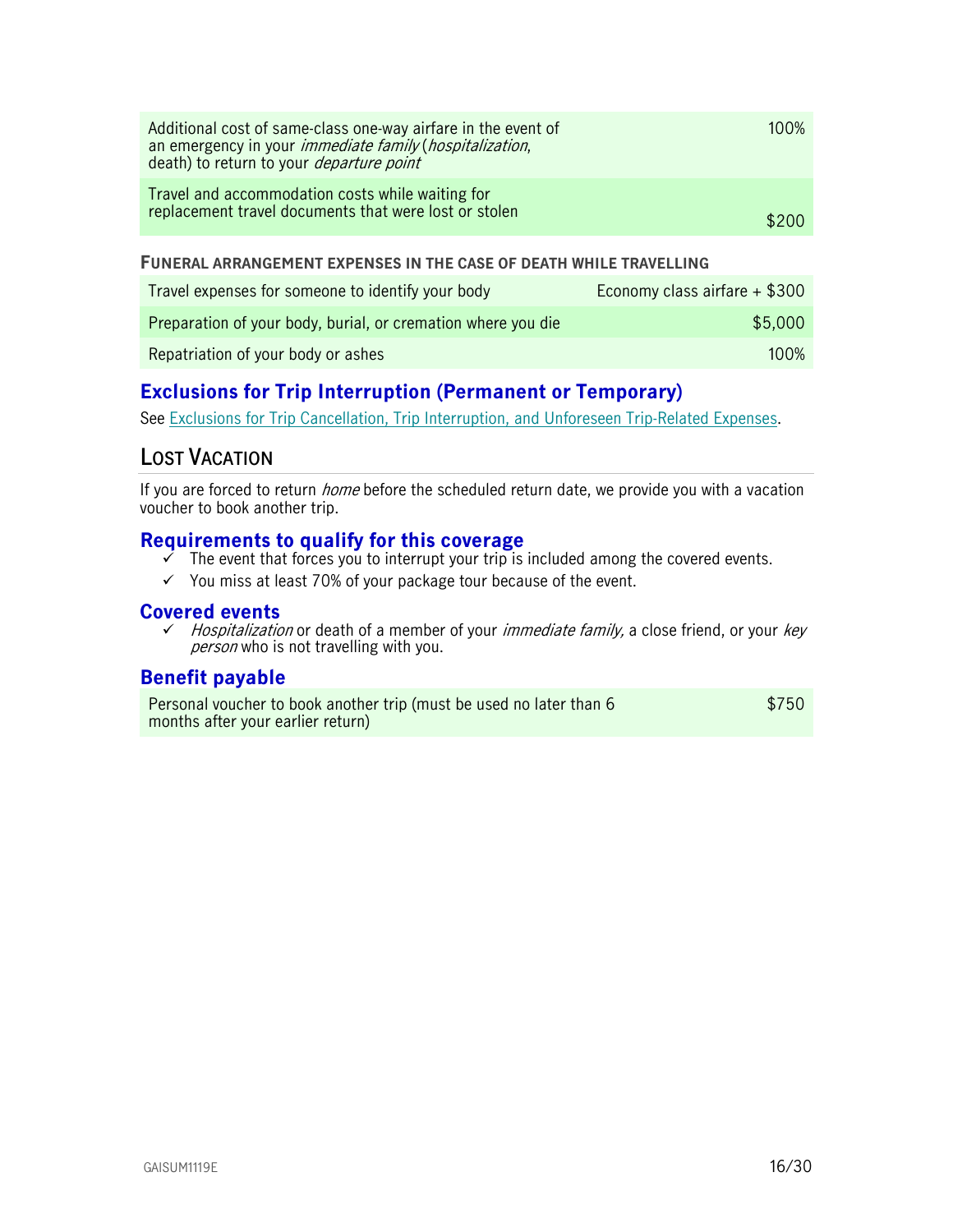## <span id="page-16-0"></span>**UNFORESEEN TRIP-RELATED EXPENSES**

## <span id="page-16-1"></span>**MISCONNECTION OR TRAVEL DISRUPTION**

If you miss your connection because of a covered event, we cover certain expenses so that you can continue your trip

We pay certain extra charges you must incur if you or your *travel companion* are delayed.

## <span id="page-16-2"></span>**Requirements to qualify for this coverage**

- $\checkmark$  One of the covered events applies to you
- $\checkmark$  If your travel arrangements included enough connection time based on your *travel* supplier's guidelines.
- $\checkmark$  Despite the missed connection or delay, you reasonably attempted to continue your trip or make up for the delay

## <span id="page-16-3"></span>**Covered events**

Below is a summary of covered events. Some events may also apply to your *travel companion*. For a full list, see the [sample policy.](https://www.igoinsured.com/travelcontent/?file=TC_AIYI_policyYAI.pdf)

- $\checkmark$  Missed connection caused by a delay or schedule change by your *common carrier*.
- $\checkmark$  Delay of 6 hours on your way to your destination or on your way *home* (or on your *travel* companion's way) caused by a delay, schedule change or cancellation by your *common* carrier.
- $\checkmark$  Missed connection due to a flight cancellation
- $\checkmark$  Missed connection due to mistaken identity when clearing customs or security controls
- $\checkmark$  Missed connection because your cruise ship is delayed or re-routed due to a passenger's medical emergency

### <span id="page-16-4"></span>**Covered expenses**

Below is an overview of covered expenses and applicable limits.

| Any unused, non-refundable portion of your trip, and additional cost of<br>your same-class airfare to travel to the next destination on your trip | \$2,000             |
|---------------------------------------------------------------------------------------------------------------------------------------------------|---------------------|
| Additional cost of accommodation and other expenses (meals, taxis,                                                                                | \$350 per day, to a |
| phone calls)                                                                                                                                      | maximum of \$700    |

## <span id="page-16-5"></span>**Exclusions for Misconnection or Travel Disruption**

See Exclusions for Trip Cancellation, Trip Interruption, and Unforeseen Trip-Related Expenses.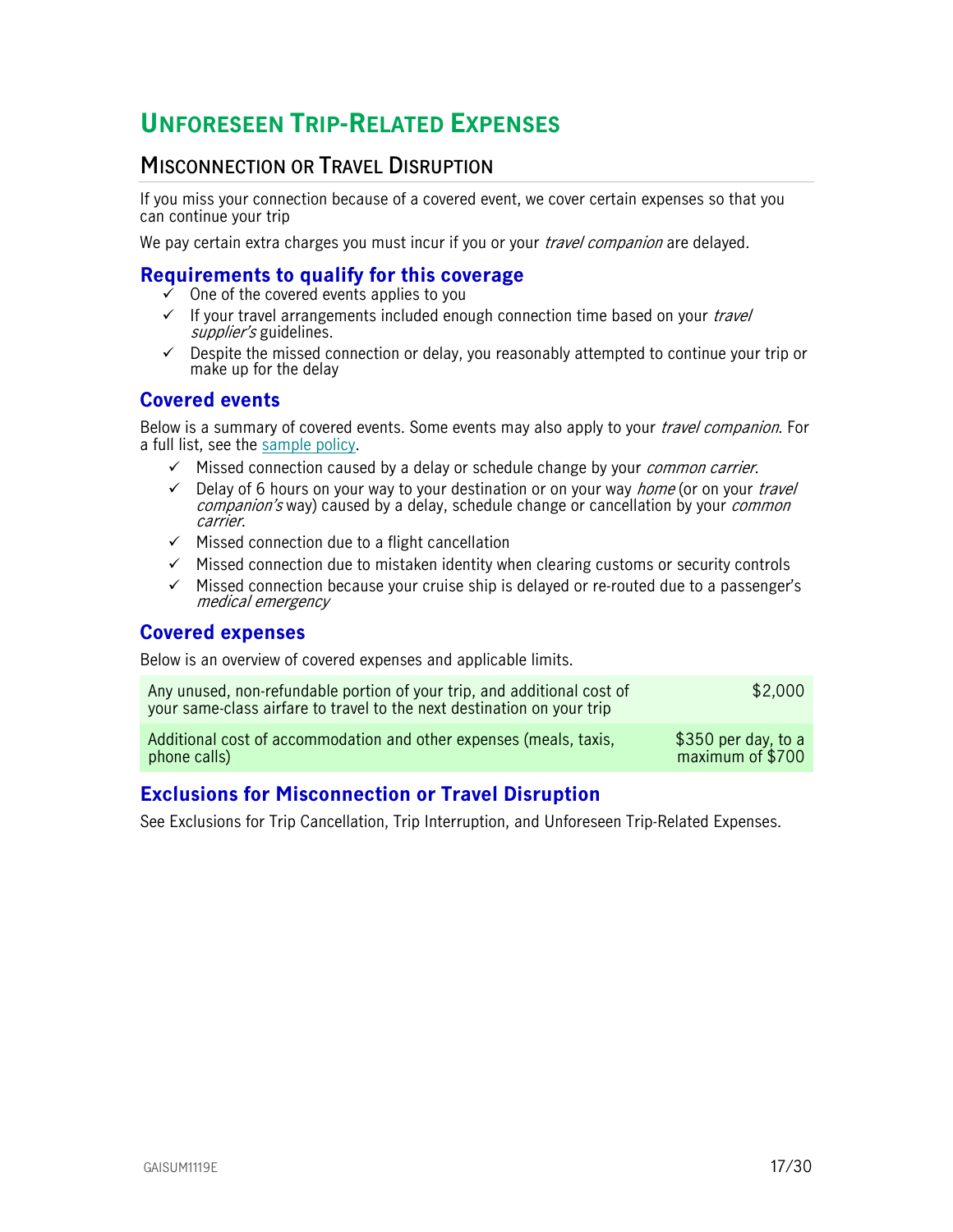## <span id="page-17-0"></span>**DELAYED RETURN**

If you are forced to return *home* later than planned, we pay certain expenses for transportation, accommodations, meals, and other additional expenses.

### <span id="page-17-1"></span>**Requirements to qualify for this coverage**

- One of the covered events applies to you
- $\checkmark$  The event forces you to return *home* after the scheduled return date shown in your confirmation.

### <span id="page-17-2"></span>**Covered events**

Below is a summary of covered events. For more information, see the [sample policy.](https://www.igoinsured.com/travelcontent/?file=MS-MC_MS-GIN_policyAINC.pdf)

- You have a *medical emergency* and an attending *physician* at your location recommends that you postpone your return.
- $\checkmark$  A member of your *immediate family*, your *travel companion* or a *key person* has a *medical* emergency or dies at your location.

#### <span id="page-17-3"></span>**Covered expenses**

Below is an overview of covered expenses and applicable limits. We pay these expenses at reasonable and customary amounts. For a full list, see the [sample policy.](https://www.igoinsured.com/travelcontent/?file=MS-MC_MS-GIN_policyAINC.pdf)

**Important**: We cover these expenses only for the period during which you are unable to travel, up to the amount shown.

| Additional cost of your same-class airfare to return to your<br>departure point | $100\%$                                      |
|---------------------------------------------------------------------------------|----------------------------------------------|
| Accommodations and other expenses (meals, taxis, phone                          | $\frac{1}{2}$ \$350 per day, to a maximum of |
| calls)                                                                          | \$3.500                                      |

## <span id="page-17-4"></span>**Exclusions for Delayed Return**

See [Exclusions for Trip Cancellation, Trip Interruption, and Unforeseen Trip-Related Expenses.](#page-19-0)

## <span id="page-17-5"></span>**TRAVEL SUPPLIER BANKRUPTCY (SUPPLIER DEFAULT)**

If your tour operator, airline, ground transport provider, or other *travel supplier* fails to provide you with the *travel services* you purchased, we pay expenses for the unused portion of your trip.

## <span id="page-17-6"></span>**Requirements to qualify for this coverage**

You must satisfy all the following requirements:

- $\checkmark$  The *travel supplier* you purchased your trip from is bankrupt or insolvent.
- $\checkmark$  Because of bankruptcy or insolvency, the supplier does not provide you with the *travel* services you booked.
- $\checkmark$  You can't get a refund for the expenses you incurred to book those services. If a compensation fund exists, apply to that fund first.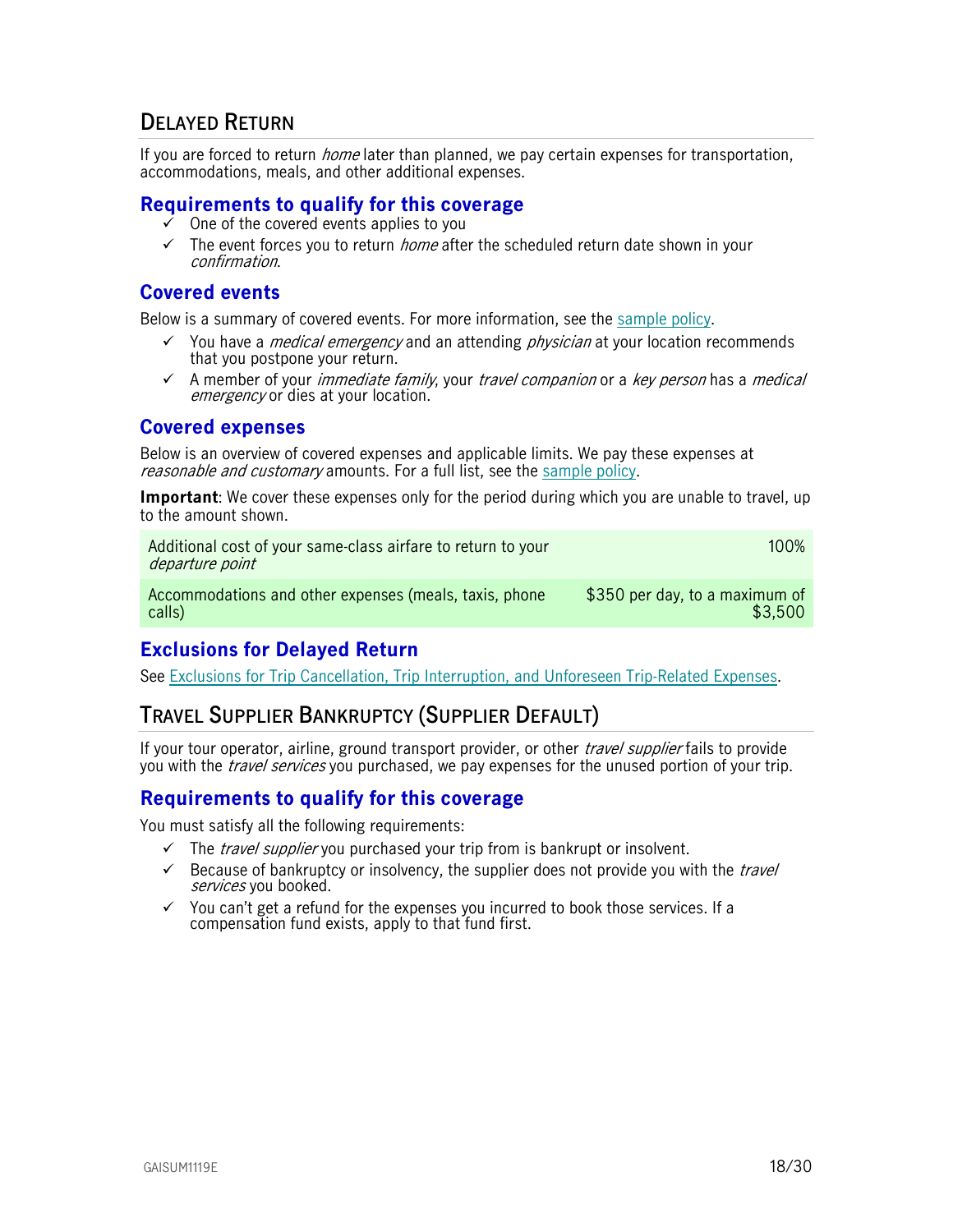## <span id="page-18-0"></span>**Covered expenses**

Below is an overview of covered expenses and applicable limits.

#### **BEFORE YOU LEAVE**

| Any portion of your trip that is non-refundable and | 100% |
|-----------------------------------------------------|------|
| non-transferable to another travel date             |      |

#### **AFTER YOUR DEPARTURE**

| Any unused, non-refundable portion of your trip                                                                                                                  | 100%                                     |
|------------------------------------------------------------------------------------------------------------------------------------------------------------------|------------------------------------------|
| <b>Warning:</b> We don't pay for the return ticket you purchased, but we cover the additional cost of<br>your airfare to return to your <i>departure point</i> . |                                          |
| Additional cost of your economy class airfare to travel to<br>your next destination or return to your <i>departure point</i>                                     | $100\%$                                  |
| Accommodations and other expenses (meals, taxis, phone<br>calls)                                                                                                 | \$200 per day, to a maximum of<br>3 days |

## <span id="page-18-1"></span>**Covered maximum: \$3,500 to \$7,500**

We pay up to \$3,500 per trip for single coverage. If two or more people are insured (for example, if you have family coverage) we pay up to \$7,500 total.

### <span id="page-18-2"></span>**Aggregate compensation limit**

Coverage is limited to \$1,000,000 in the event of default by one *travel supplier*. Coverage is limited to \$3,000,000 in the event of default by two or more *travel suppliers*. These limits apply to all the claims we receive in any calendar year. If we receive claims greater than this aggregate limit, we reduce the claims so that each can be paid. For more information, see the [sample policy.](https://www.igoinsured.com/travelcontent/?file=MS-MC_MS-GIN_policyAINC.pdf)

## <span id="page-18-3"></span>**Exclusions for Travel Supplier Bankruptcy (Supplier Default)**

We do not pay expenses and losses in the event of default by your *travel supplier*:

- **\*** if you can get a refund from another source, such as a federal or provincial compensation fund
- you knew or should have known that the supplier was bankrupt or insolvent, or that the supplier had already applied for creditor protection, when you made your booking or purchased your insurance
- **\*** the supplier is a travel agent, travel agency, or travel broker For more information, see the [sample policy.](https://www.igoinsured.com/travelcontent/?file=MS-MC_MS-GIN_policyAINC.pdf)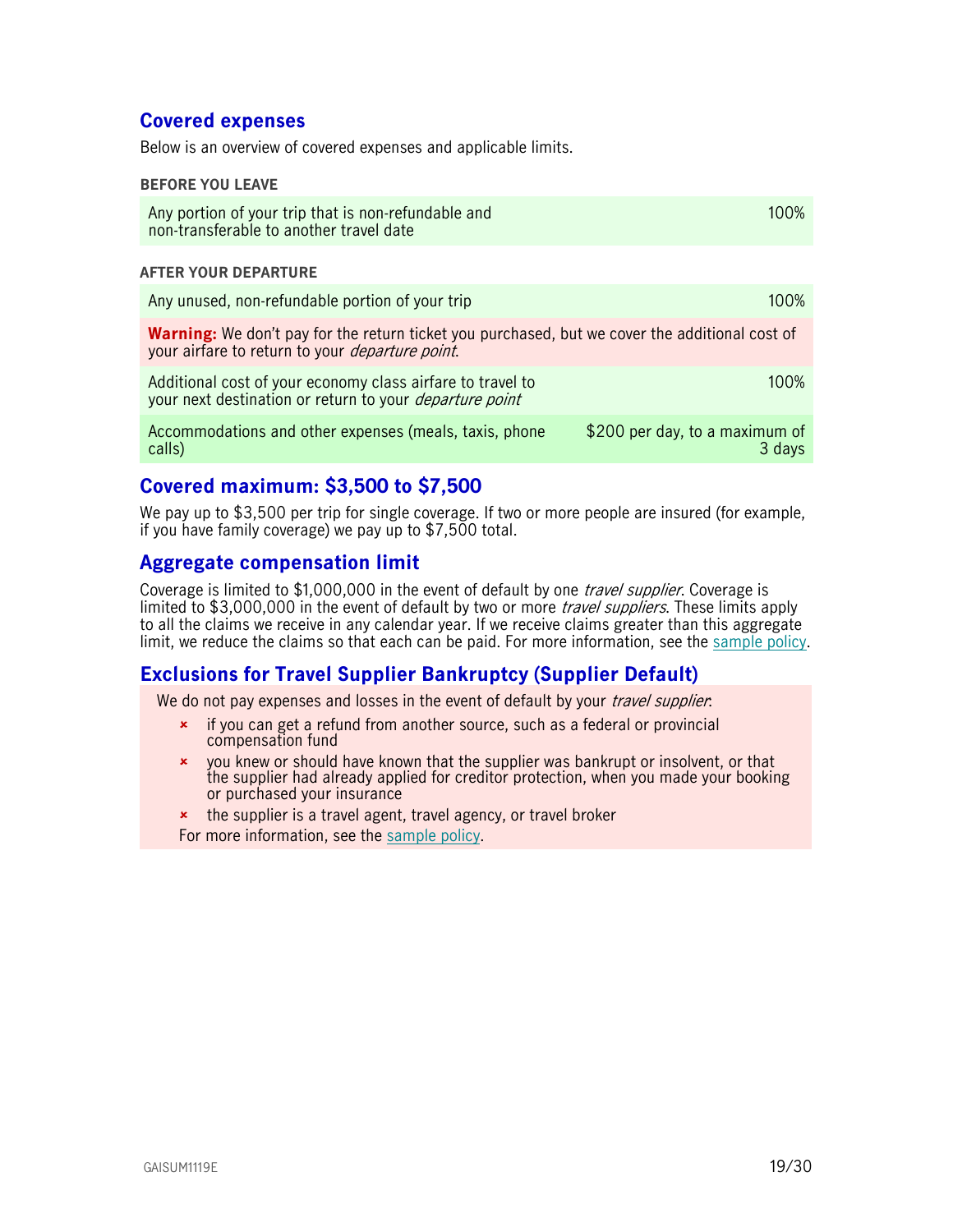## <span id="page-19-0"></span>**EXCLUSIONS FOR TRIP CANCELLATION, TRIP INTERRUPTION, AND UNFORESEEN TRIP-RELATED EXPENSES**

Below is an overview of the main exclusions. For a full list of exclusions, see the [sample policy.](https://www.igoinsured.com/travelcontent/?file=MS-MC_MS-GIN_policyAINC.pdf)

#### **EXPENSES RELATING TO YOUR HEALTH BEFORE YOUR TRIP**

We do not any cover expenses relating to a *medical condition* if:

**x** you knew or should have known that you would need *treatment* during your trip

We will not cover any expenses relating to a *medical condition* if:

- you purchased coverage of less than \$20,000 and any medical condition relating to you, your spouse or your children was not stable for 3 months before your purchase date
- $\star$  you purchased coverage of \$20,000 or more, and any medical condition relating to you, a member of your immediate family, your key person, or the person whose guest you are during your trip was not stable for 12 months before your purchase date.

#### **EXPENSES RELATED TO THE MEDICAL CONDITION OF THE PERSON YOU ARE VISITING**

We do not pay any expenses related to the *medical condition* or death of a sick person, when the purpose of your trip is to visit the sick person.

#### **EXPENSES RELATED TO CERTAIN BEHAVIOURS**

- situations related to abusive consumption of drugs, alcohol, medications, or other substances
- **\*** committing or attempting to commit a crime or an illegal act
- \* self-inflicted injuries, unless medical evidence establishes that they are related to a mental health illness
- committing fraud, or deliberately hiding or distorting information

#### **EXPENSES RELATED TO MINOR MENTAL OR EMOTIONAL DISORDERS (ANXIETY)**

We cover expenses related to *stable* mental or emotional disorders.

**EXECT** However, we do not cover expenses related to a condition where your *treatment* includes only mild tranquillizers or mild anti-anxiety (anxiolytic) medication, or no prescription medication at all.

#### **EXPENSES RELATED TO PREGNANCY**

Travel in the final months of your pregnancy and in the months following childbirth can be hazardous to both your health and the health of your *child*.

We do not cover the following expenses:

- expenses related to managing pregnancy (prenatal and postnatal care)
- $\star$  expenses related to the birth of a *child* during the trip

We do not cover expenses related to your pregnancy if they are incurred 9 weeks before or after the expected delivery date. For example:

- $\frac{1}{\epsilon}$  if you give birth during your trip
- \* if you have a *medical condition* related to your pregnancy or the after-effects of childbirth and the *medical condition* causes you to incur expenses during your trip

#### **EXPENSES RELATED TO PARTICIPATING IN A HAZARDOUS SPORT OR ACTIVITY**

\* For example, hang-gliding, mountain-climbing, or motorized speed contests. For more details, see the [sample policy.](https://www.igoinsured.com/travelcontent/?file=MS-MC_MS-GIN_policyAINC.pdf)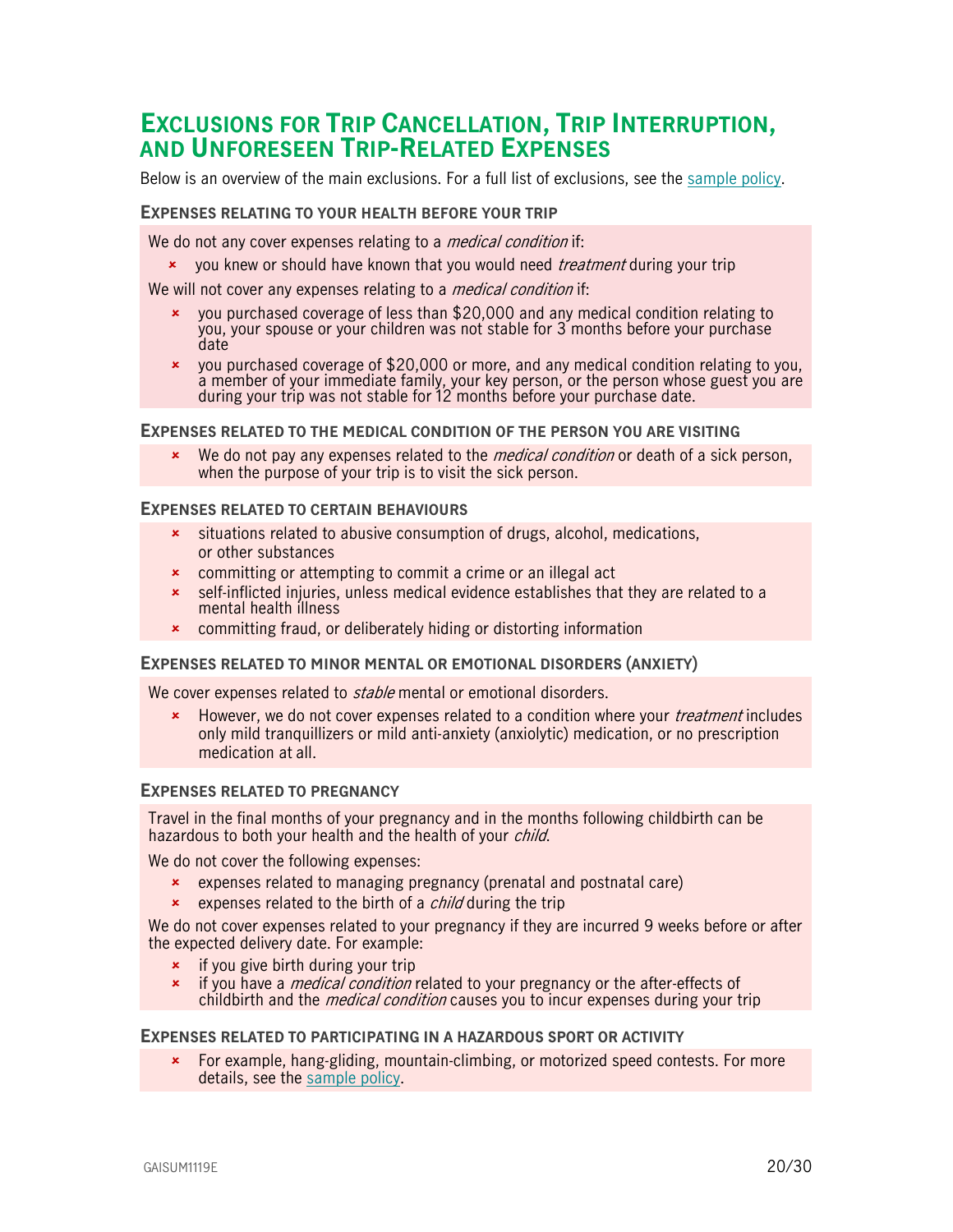#### **EXPENSES RELATED TO FORESEEN EVENTS**

 $\star$  if you knew or should have known that an event might prevent you from travelling when you purchased your insurance

#### **EXPENSES RESULTING FROM OF AN ACT OF WAR OR AN ACT OF TERRORISM**

**x** We do not cover expenses incurred because of an *act of war*.

We cover expenses incurred because of an *act of terrorism*, but only in certain cases. For more information, see the [sample policy.](https://www.igoinsured.com/travelcontent/?file=MS-MC_MS-GIN_policyAINC.pdf)

#### **IF THE GOVERNMENT OF CANADA HAS ISSUED A FORMAL WARNING**

**\*** If the Government of Canada issues a warning for Canadians not to travel to a certain region, and the date of the warning is before the start date of your trip (as shown on your *confirmation*), we do not cover expenses related to a *medical condition* specific or related to this warning if you choose to travel to that region.

## <span id="page-20-0"></span>**FLIGHT & TRAVEL ACCIDENT**

If you lose a limb, if you lose your sight, hearing or speech, or if you die because of a flight or travel accident, we pay a lump-sum amount.

### <span id="page-20-1"></span>**Requirements to qualify for this coverage**

- $\dot{\mathcal{F}}$  The accident occurs during your trip.
- $\checkmark$  If the accident is a flight accident, you must be a passenger on a plane with a ticket issued in your name.

### <span id="page-20-2"></span>**Covered events**

Within 12 months following a flight accident or travel accident:

- $\checkmark$  You die.
- $\checkmark$  You lose your sight, hearing, or speech.
- $\checkmark$  One of your limbs is severed above the wrist or ankle joint.

#### **FLIGHT ACCIDENT COVERAGE CAN APPLY EVEN IF YOU ARE NOT ON BOARD A PLANE**

This coverage also applies when your accident is related to travel in a plane, in the following instances:

- $\checkmark$  if you travel in a vehicle provided by the airline or by the airport authorities such as a train, bus, car, or boat
- $\checkmark$  if you are in an airport for arrival or departure of your flight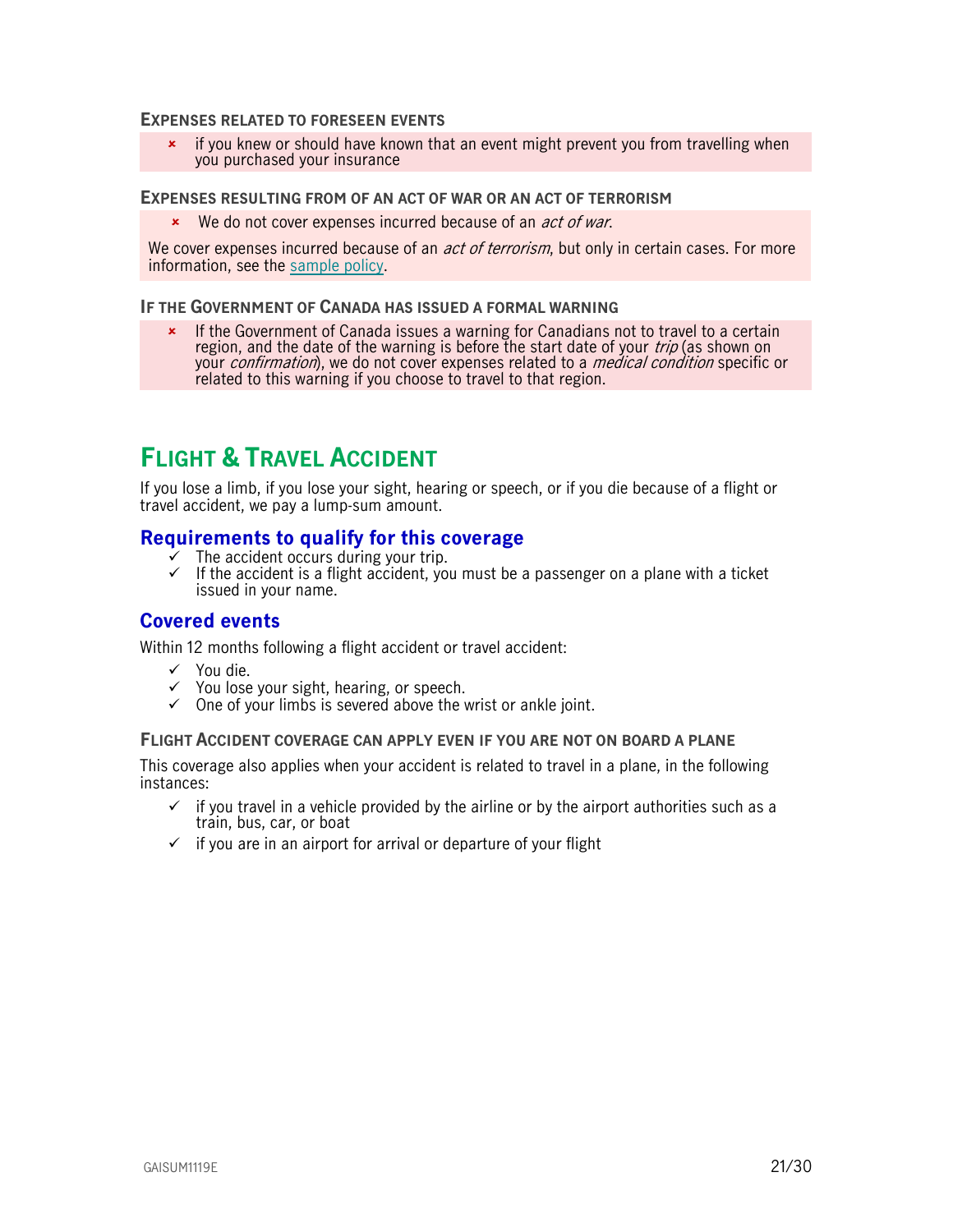## <span id="page-21-0"></span>**Maximum benefit**

If you sustain multiple *injuries* during your trip, we pay only once for the largest amount you are entitled to.

|                                                                                                       | <b>FLIGHT ACCIDENT</b> | <b>TRAVEL ACCIDENT</b> |
|-------------------------------------------------------------------------------------------------------|------------------------|------------------------|
| Loss of one limb above the wrist or ankle joint,<br>or total loss of sight in one eye                 | \$50,000               | \$25,000               |
| Loss of two limbs above the wrist or ankle<br>joint, or total loss of sight in both eyes, or<br>death | \$100,000              | \$50,000               |

## <span id="page-21-1"></span>**Exclusions Flight & Travel Accident**

Below is an overview of the main exclusions.

#### **PILOT OR CREW MEMBER OF AN AIRCRAFT**

 If you are not a passenger on a plane in the case of a flight accident. For example, if you are learning to fly or if you are a member of the flight crew.

#### **DEATH OR INJURY FROM CAUSES OTHER THAN THE FLIGHT OR TRAVEL ACCIDENT**

**x** If your *injury* or death is related to an existing *disease* or illness.

#### **EXPENSES RELATED TO CERTAIN BEHAVIOURS**

- abusing medication, drugs, or alcohol
- **x** self-inflicted *injuries* are self-inflicted, unless a *physician* certifies that the *injuries* are related to a mental disorder
- $\star$  if you or the person who will receive the insurance commits, or attempts to commit, a crime
- **\*** if you do not follow a recommended or prescribed therapy or *treatment*

#### **EXPENSES RELATED TO PARTICIPATION IN A HAZARDOUS SPORT**

 for example, hang-gliding, mountain-climbing, motorized speed contests, or participation in a sport that is your primary paid profession. For more details, see the [sample policy.](https://www.igoinsured.com/travelcontent/?file=MS-MC_MS-GIN_policyAINC.pdf)

#### **EXPENSES RELATED TO MINOR MENTAL OR EMOTIONAL DISORDERS (ANXIETY)**

We cover expenses related to *stable* mental or emotional disorders.

**EXECT** However, we do not cover expenses related to a condition where your *treatment* includes only mild tranquillizers or mild anti-anxiety (anxiolytic) medication, or no prescription medication at all.

#### **EXPENSES RESULTING FROM OF AN ACT OF WAR OR AN ACT OF TERRORISM**

We do not cover expenses incurred because of an *act of war* or an *act of terrorism*. For more information, see the [sample policy.](https://www.igoinsured.com/travelcontent/?file=MS-MC_MS-GIN_policyAINC.pdf)

#### **EXPENSES RELATED TO A MEDICAL CONDITION IF THE GOVERNMENT OF CANADA HAS ISSUED A FORMAL WARNING**

**\*** If the Government of Canada issues a warning for Canadians not to travel to a certain region, and the date of the warning is before the start date of your *trip* (as shown on your *confirmation*), we do not cover expenses related to a *medical condition* specific or related to this warning if you choose to travel to that region.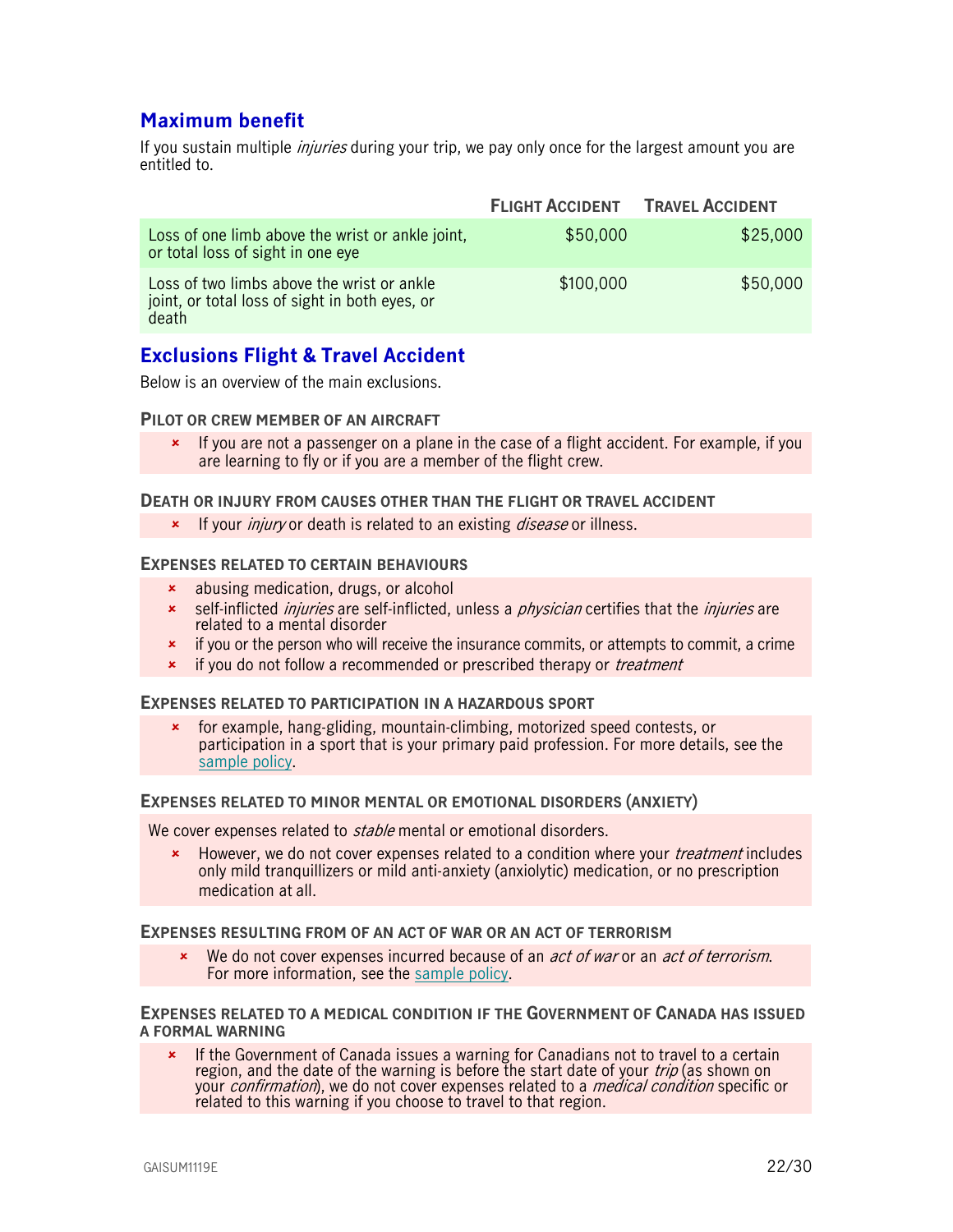## <span id="page-22-0"></span>**STOLEN, LOST, DAMAGED, OR DELAYED BAGGAGE AND PROPERTY**

## <span id="page-22-1"></span>**BAGGAGE INSURANCE**

If your baggage is stolen, lost, damaged, or delayed, we pay for certain expenses.

### <span id="page-22-2"></span>**Requirements to qualify for this coverage**

- The stolen, lost, damaged, or delayed baggage is yours.
- $\checkmark$  You use the baggage and/or property during your trip.
- $\checkmark$  If the baggage or property is lost or stolen, you file a report with the police and obtain a police report.

#### **ALWAYS FILE A REPORT WITH THE POLICE IN THE EVENT OF THEFT OR LOSS**

If you can't contact the police, ask for proof in writing from the hotel manager, traffic carrier, or tour guide.



**Warning:** If you don't report the baggage theft, loss, or damage to the authorities, we might not be able to issue a payment to you.

#### **COVERED MAXIMUM: \$2,000**

We pay up to a maximum amount of \$2,000.

### <span id="page-22-3"></span>**Covered expenses**

Below is an overview of covered expenses and applicable maximums. We pay these expenses at reasonable and customary amounts. For a full list, see the [sample policy.](https://www.igoinsured.com/travelcontent/?file=MS-MC_MS-GIN_policyAINC.pdf)

#### **COST OF REPLACING YOUR ID OR TRAVEL DOCUMENTS**

| Replacing your ID or travel documents                                                            | 100%  |
|--------------------------------------------------------------------------------------------------|-------|
| Travel and accommodation expenses incurred while waiting<br>to receive the replacement documents | \$200 |

#### **COST OF REPLACING YOUR PERSONAL EFFECTS**

| Expenses for any lost item or a set of lost items (for      | \$300 per set of items to a |
|-------------------------------------------------------------|-----------------------------|
| example, jewelry, cameras, and electronics are respectively | maximum of \$1,500          |
| a set of items)                                             |                             |

#### **EXPENSES INCURRED IF YOUR BAGGAGE IS DELAYED AT LEAST 10 HOURS**

| Purchasing toiletries and necessary clothing                 | \$500                         |
|--------------------------------------------------------------|-------------------------------|
| Renting or buying ski or golf equipment if your own personal | \$100 per day to a maximum of |
| equipment is delayed                                         | \$500                         |

Important: We pay these expenses only if the delay takes place before you return to your departure point.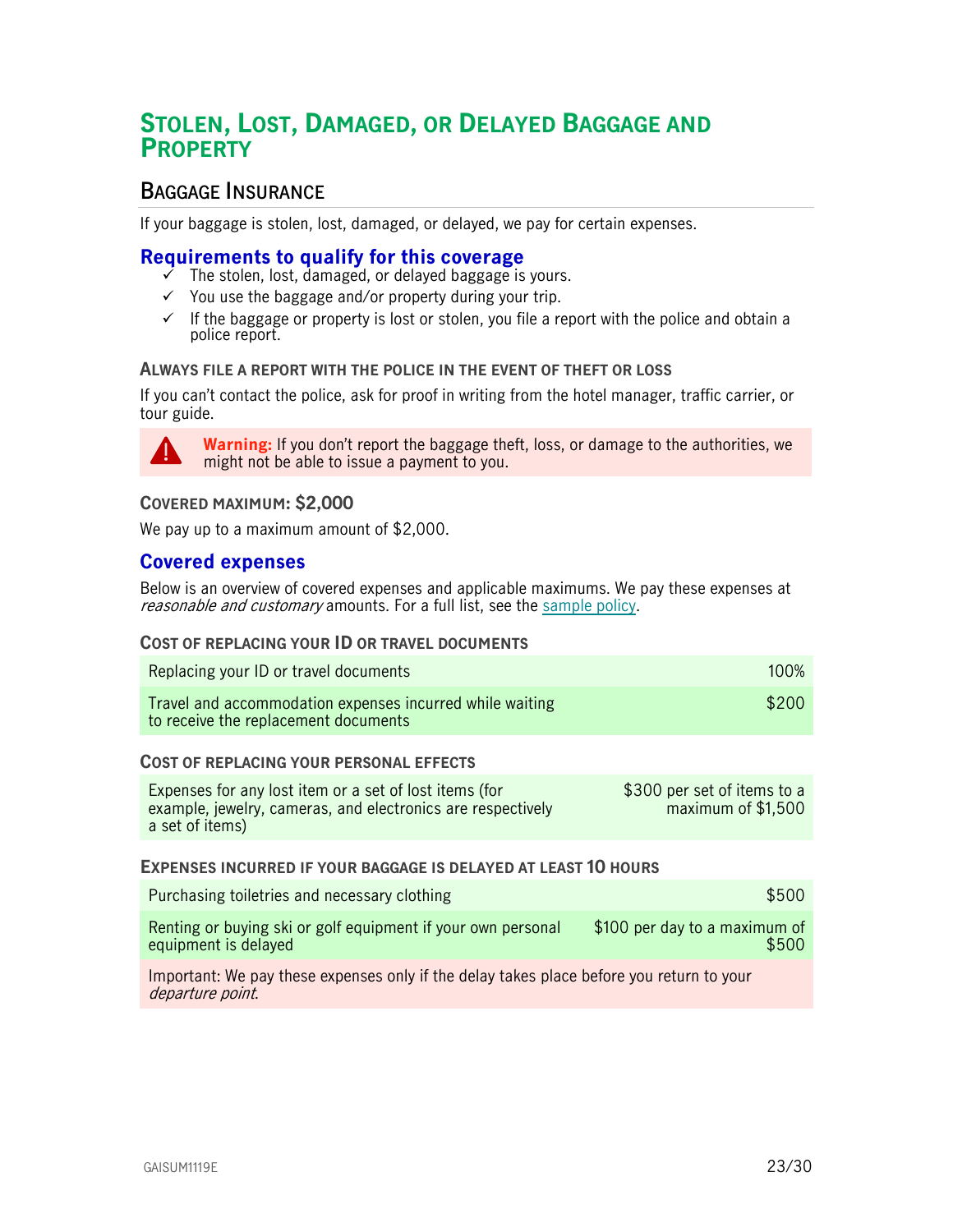## <span id="page-23-0"></span>**Exclusions for Baggage Insurance**

Below is an overview of the main exclusions.

#### **EVENTS AND ITEMS NOT COVERED**

- **x** loss or damage from wear and tear or a defect
- loss of or damage to items that are not covered, such as fragile items, precious objects, silver, or animals. For a full list of items that are not covered, see the [sample policy.](https://www.igoinsured.com/travelcontent/?file=MS-MC_MS-GIN_policyAINC.pdf)
- **EXECUTE:** events related to an *act of war* or an *act of terrorism* if the Government of Canada issued a warning advising Canadians not to travel to the region before your insurance started

#### **EXPENSES RELATED TO CERTAIN BEHAVIOURS**

- loss or damage caused by your own error or omission. For example, if you leave your baggage unattended in public, in a commercial building, or in an unlocked vehicle
- <span id="page-23-1"></span>**\*** jewellery and cameras placed in your checked baggage

## **ACT OF TERRORISM COVERAGE**

If an *act of terrorism* occurs that causes you a loss that would otherwise be payable, under this policy we pay for certain costs.

### <span id="page-23-2"></span>**Covered expenses**

For Emergency Medical Insurance and Trip Cancellation & Trip Interruption Insurance coverage:

- $\checkmark$  we will only pay benefits that are in excess of payments from all other sources such as airlines, tour operators, cruise lines, other *travel suppliers*, and other insurance coverages
- $\checkmark$  we will pay benefits for your eligible expenses, subject to the maximum coverages in this policy

## <span id="page-23-3"></span>**Aggregate compensation limit**

Coverage is limited an aggregate amount relating to all in-force travel policies we issue. Coverage is only available for up to two *acts of terrorism* within a calendar year. For more information, see the [sample policy.](https://www.igoinsured.com/travelcontent/?file=MS-MC_MS-GIN_policyAINC.pdf)

|                                                               | <b>EMERGENCY</b><br><b>MEDICAL</b> | <b>TRIP CANCELLATION</b><br>& TRIP INTERUPTION |
|---------------------------------------------------------------|------------------------------------|------------------------------------------------|
| Maximum aggregate payable for each <i>act of</i><br>terrorism | \$35,000,000                       | \$2,500,000                                    |

## <span id="page-23-4"></span>**Exclusions for Act of Terrorism Coverage**

No benefit is payable if the *act of terrorism* is directly or indirectly related to biological, chemical, nuclear, or radioactive means.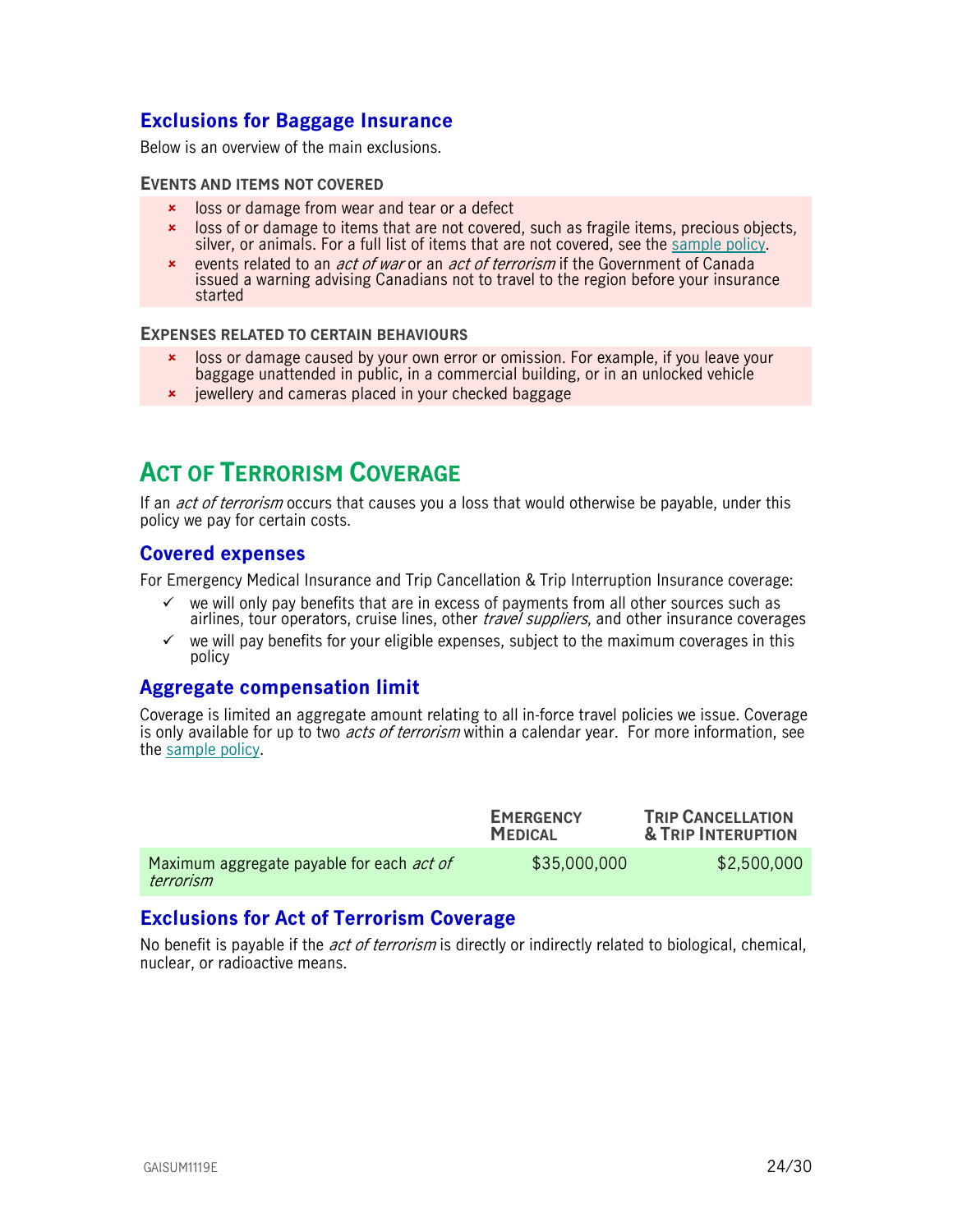## <span id="page-24-0"></span>**6. COST OF INSURANCE**



You can purchase this insurance for a fixed, single payment. This insurance premium provides coverage for one trip and it is not renewable.

You can get a quote for different premium amounts from the travel agency where you purchase your insurance.

Premiums are calculated based on the following criteria:

- age
- the length of the trip
- the amount of coverage you choose
- single or family coverage

#### **COST OF FAMILY COVERAGE**

For family coverage to apply, you must pay an additional premium equal to 3 times the rate for the *oldest* parent or grandparent.

#### **NO ADDITIONAL COST IF YOUR CHILDREN OR GRANDCHILDREN ARE UNDER 2 YEARS OF AGE**

Your *children* and *grandchildren* under 2 years old are eligible for the family coverage at no cost if they remain under 2 years old for the entire duration of the trip.

### <span id="page-24-1"></span>**What is included in the premium**

The premium includes:

- $\checkmark$  premium tax
- $\checkmark$  the cost of any administration by us

## <span id="page-24-2"></span>**Other fees and costs**

The insurance is sold only within Canada by authorized Manulife distributors. The sale is subject to applicable federal and provincial sales taxes.

There are no other fees or expenses related to the cost of the insurance.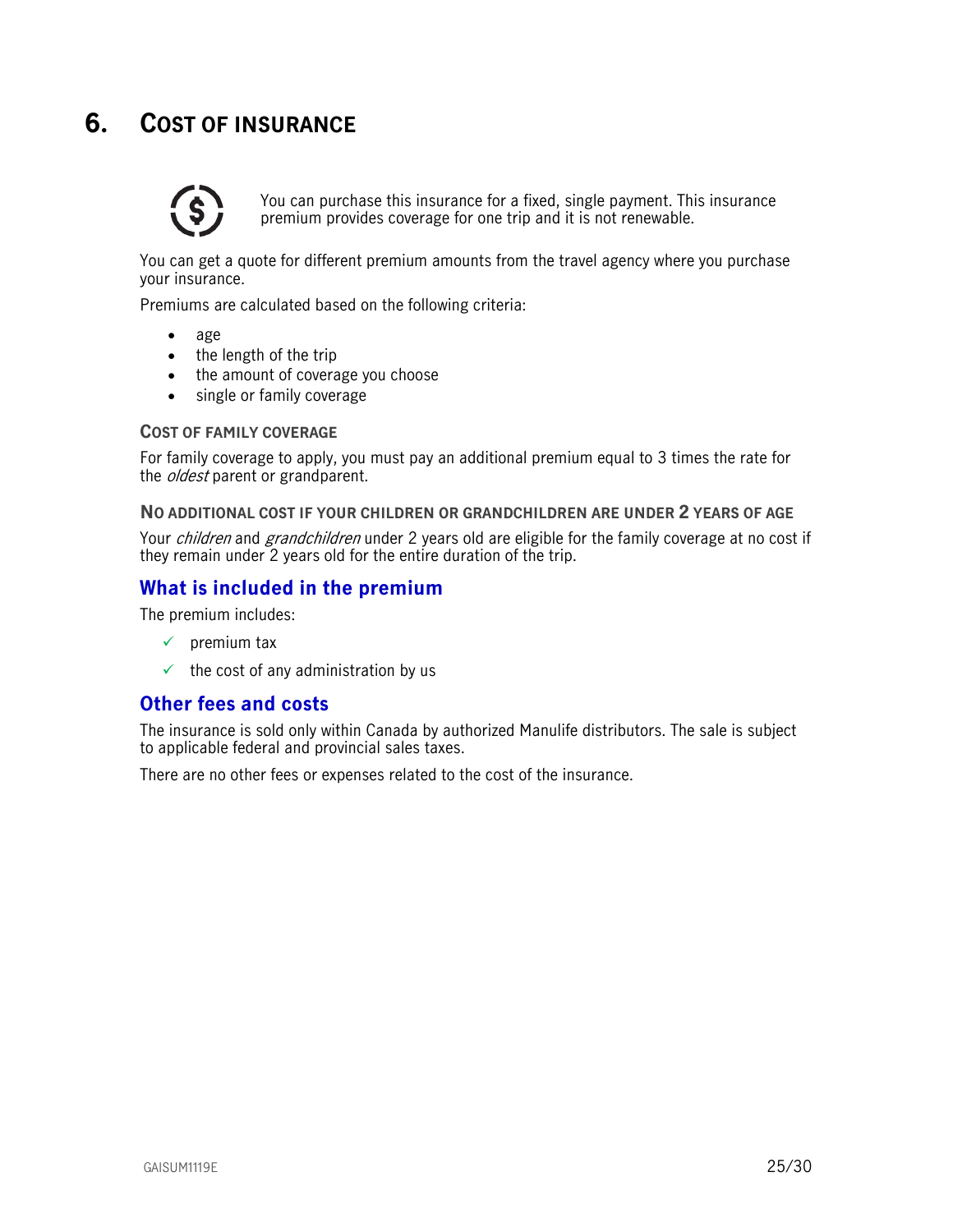## <span id="page-25-0"></span>**7. HOW TO MAKE A CLAIM**



You can use the TravelAid™ mobile app to make a claim.



You can submit your claim online at [Manulife.acmtravel.ca](https://manulife.acmtravel.ca/accounts/login/) You will need all your documentation available and in electronic format.



You can also write to us at the following address: Manulife Travel Insurance c/o Active Care Management P.O. Box 1237, Station A Windsor, ON N9A 6P8

Claims are administered by our partner, Active Care Management (ACM).

Website: [active-care.ca](http://www.active-care.ca/)

In North America: 1-855-841-4793

## <span id="page-25-1"></span>**90 DAYS TO MAKE YOUR CLAIM**

You must send us your claim within 90 calendar days of an event.

We can accept claims up to 12 months after the event if you aren't able to submit your claim sooner. For example, if you are in a coma and no one can make the claim for you.

## <span id="page-25-2"></span>**Supporting receipts and documents**





**CLAIM FORM**

To obtain a form, contact the Assistance Centre, download the TravelAid™ mobile app or certificate, or a police report visit the [ACM website.](https://www.active-care.ca/claims/)

#### **PROOF OF EVENT**

For example, your medical records or a medical



**ORIGINAL BILLS AND RECEIPTS** 

For example, your transportation tickets or accommodation receipts, or receipts for medical expenses

## <span id="page-25-3"></span>**We pay within 30 days if your claim is approved**

We notify you of our decision within 30 days after receiving your claim and all supporting documents. If we decline your claim, we explain our reasons to you, in writing.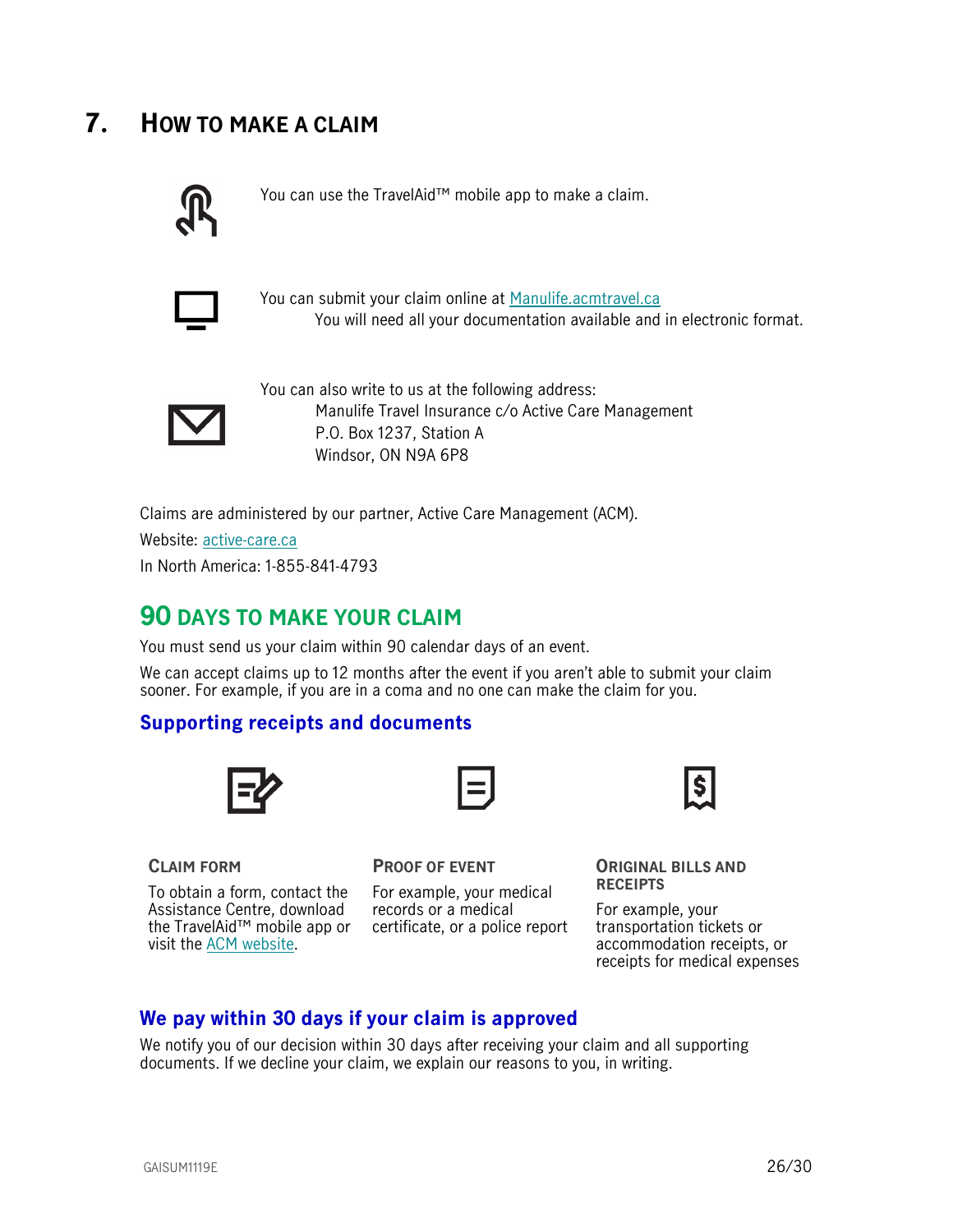## <span id="page-26-1"></span>**YOUR LEGAL RIGHTS IF YOU DISAGREE WITH OUR DECISION OR WANT TO FILE A COMPLAINT**

## <span id="page-26-2"></span>**1. You can ask us to reconsider your claim**

We will reconsider your claim if you provide us with additional arguments, information, or documentation. You can contact Customer Service, then Customer Service management and, if you are still not satisfied, the Manulife Ombuds Office. For more information:

<https://www.manulife.ca/personal/support/contact-us/resolve-a-complaint.html>

## <span id="page-26-3"></span>**2. You can contact the OmbudService for Life & Health Insurance**

The OmbudService for Life & Health Insurance is an independent organization that helps people who want to file a complaint about their insurance coverage. For more information: [olhi.ca](http://www.olhi.ca/)

## <span id="page-26-4"></span>**3. Quebec residents can contact the Autorité des marchés financiers**

The Autorité des marchés financiers reviews your file and can help us find a solution together, such as offering dispute resolution services. For more information: [lautorite.qc.ca/en/general](https://lautorite.qc.ca/en/general-public/assistance-and-complaints/)[public/assistance-complaints-and-compensation/](https://lautorite.qc.ca/en/general-public/assistance-and-complaints/)

## <span id="page-26-5"></span>**4. You can appeal our decision in court**

<span id="page-26-0"></span>If you decide to appeal our decision in court, you need to appeal within the 3-year time frame prescribed by the Civil Code (prescription period). We recommend that you seek legal advice for information on your rights and the appeal process.

## **8. YOUR RIGHT TO TERMINATE INSURANCE**

## <span id="page-26-6"></span>**Within 10 days after purchasing your insurance: full refund**

We refund you the insurance premium in full if you meet **all** the following conditions:

- $\checkmark$  You cancel your insurance no later than 10 days after signing the Application.
- $\checkmark$  You cancel your insurance before the planned *departure date* shown in your *confirmation*.
- $\checkmark$  You do not have any claims in progress.

#### **YOU MUST CANCEL YOUR INSURANCE IN WRITING**

Contact Manulife if you want to cancel your insurance. See the [How to contact us](#page-1-0) section at the beginning of this summary. Your travel booking and any other contract you enter with your travel agency remains in effect. You may lose certain discounts or benefits if you cancel the insurance.

## <span id="page-26-7"></span>**No refund in other cases**

You can terminate your policy at any time, but you will not be entitled to a refund in other cases.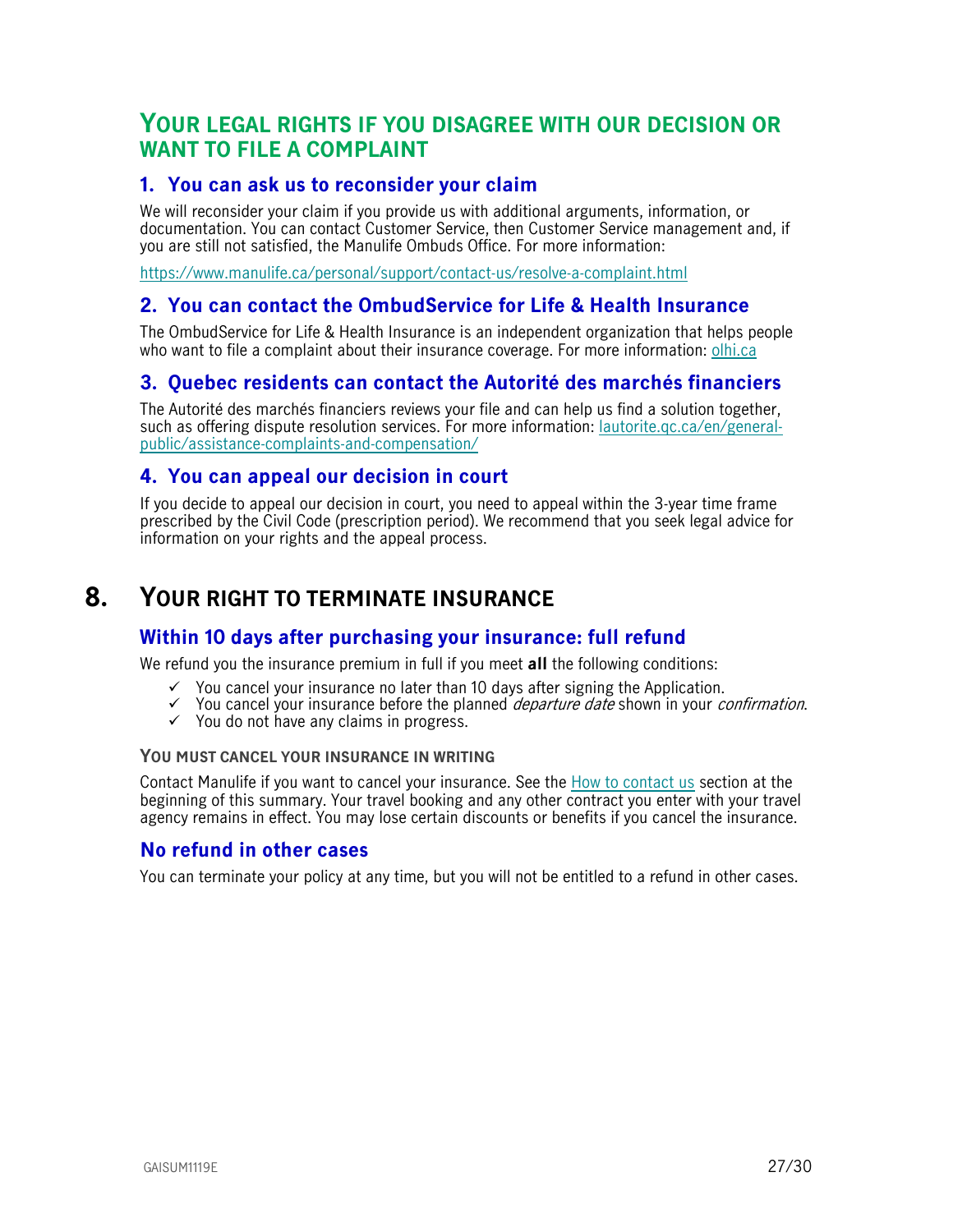## <span id="page-27-0"></span>**9. DEFINITIONS**

#### **Act(s) of terrorism**

Any activity that involves threat to use or the actual use of violence or any dangerous or threatening act, or the use of force. Such act is directed against the general public, governments, organizations, properties or infrastructures, or electronic systems. The intention of such activity is to:

- instill fear in the general public:
- disrupt the economy;
- intimidate, coerce or overthrow a sitting government or occupying power; and/or
- promote political, social, religious or economic objectives.

#### **Act of war**

Hostile or warlike action, whether declared or not, in a time of peace or war, whether initiated by a local government, foreign government or foreign group, civil unrest, insurrection, rebellion or civil war.

#### **Change in medication**

The medication dosage, frequency or type has been reduced, increased or stopped, and/or new medication(s) has/have been prescribed. Exceptions: the routine adjustment of Coumadin, warfarin or insulin (as long as they are not newly prescribed or stopped) to test your blood levels; and a change from a brand name medication to a generic brand medication of the same dosage.

#### **Children, grandchildren**

Your unmarried, dependent son or daughter, or your grandchild(ren) travelling with you or joining you during your trip and who is:

- under 21 years of age, or
- under 26 years of age if a full-time student, or
- your *child* of any age who is mentally or physically disabled.

**WARNING:** For Emergency Medical Insurance, a *child* must also be older than 30 days of age

#### **Common carrier**

A conveyance (such as a bus, taxi, train, boat, airplane) which is licensed, intended and used to transport paying passengers.

#### **Confirmation**

The application for this policy, and any other documents confirming your insurance coverage once you have paid the required premium; and where applicable, includes the medical questionnaire and your trip arrangements. It may also include tickets or receipts issued by an airline, travel agent, tour operator, rental agency, cruise line or other accommodation or travel provider with whom you made arrangements for your trip.

#### **Departure date**

The date you leave for your trip

#### **Departure point**

The place you leave from for your trip and are going to return to.

#### **Government health insurance plan**

Health insurance coverage that a Canadian provincial or territorial government provides to its residents.

#### **Heart condition**

Any disorder relating to your heart. *Heart conditions* include but are not limited to the following:

- An abnormal cardiac test result
- Atrial fibrillation
- Chest pain or discomfort due to the heart, or angina
- Heart failure, or heart attack, or myocardial infarction, or cardiac arrest
- Heart murmur (Does not include a murmur that existed as a child if the *physician* has advised that there is no murmur as an adult.)
- Narrowing or blockage of a coronary artery, or coronary artery disease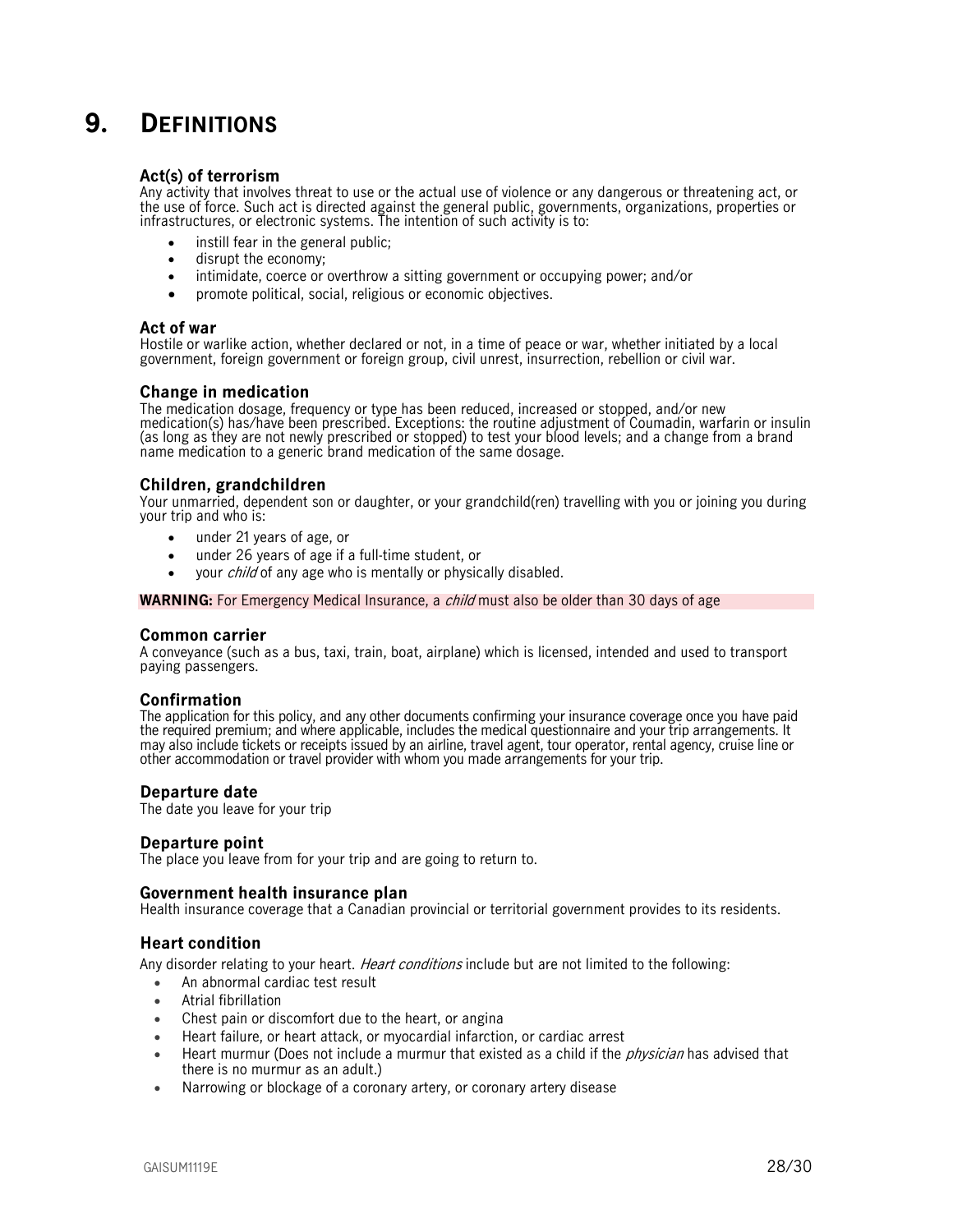- Prior heart surgery of any kind, including but not limited to angioplasty, bypass surgery, valvuloplasty, valve replacement, heart ablation surgery, heart transplantation or surgery for any congenital heart disorder
- Any heart valve disorder, or any rapid, or slow, or irregular heartbeats or heart rates for which a physician has prescribed medication, or for which there has been surgery or cardioversion
- *Treatment* with a pacemaker or a cardiac defibrillator device
- Water on the lungs or swelling of the ankles due to a heart disorder

#### **Home**

Your Canadian province or territory of residence. If you requested your coverage to start when you leave Canada, *home* means Canada. In the case of Trip Cancellation, Trip Interruption, Trip Delay, Flight and Travel Accident and Baggage Insurance, it means the departure point.

#### **Hospitalization (Hospital)**

An institution that is licensed as an accredited hospital that is staffed and operated for the care and treatment of in-patients and out-patients. Treatment must be supervised by physicians and there must be registered nurses on duty 24 hours a day. Diagnostic and surgical capabilities must also exist on the premises or in facilities controlled by the establishment.

WARNING: *Hospital* is not an establishment used mainly as a clinic, extended or palliative care facility, rehabilitation facility, addiction treatment centre, convalescent, rest or nursing home, home for the aged or health spa.

#### **Immediate family**

Spouse, parent, legal guardian, step-parent, grandparent, step-grandparent, grandchild, in-law, natural or adopted *child*, step-child, brother, sister, step-brother, step-sister, aunt, uncle, niece or nephew.

#### **Injury**

Sudden bodily harm that is caused by external and purely accidental means, and independent of any sickness or disease.

#### **Key person**

- Someone to whom a dependent's full-time care is entrusted and who cannot reasonably be replaced, OR
- a business partner, OR
- an employee who is critical to the ongoing affairs of your business, during the trip.

#### **Medical condition**

Any disease, sickness, or *injury* including symptoms of undiagnosed conditions.

#### **Medical emergency**

A sudden and unforeseen occurrence of a *medical condition* that requires immediate treatment.

**WARNING:** A medical emergency no longer exists when the evidence reviewed by Assistance Centre indicates that no further *treatment* is required at destination or you are able to return to your province or territory of residence for further treatment.

#### **Minor mental or emotional disorder**

- having anxiety or panic attacks, or
- being in an emotional state or in a stressful situation.

A minor mental or emotional disorder is one where your treatment includes only minor tranquilizers or minor anti-anxiety (anxiolytics) medication or no prescribed medication at all.

#### **Physician**

A person:

- who is not you or a member of your *immediate family* or your *travel companion*;
- licensed in the jurisdiction where the services are provided, to prescribe and administer medical treatment.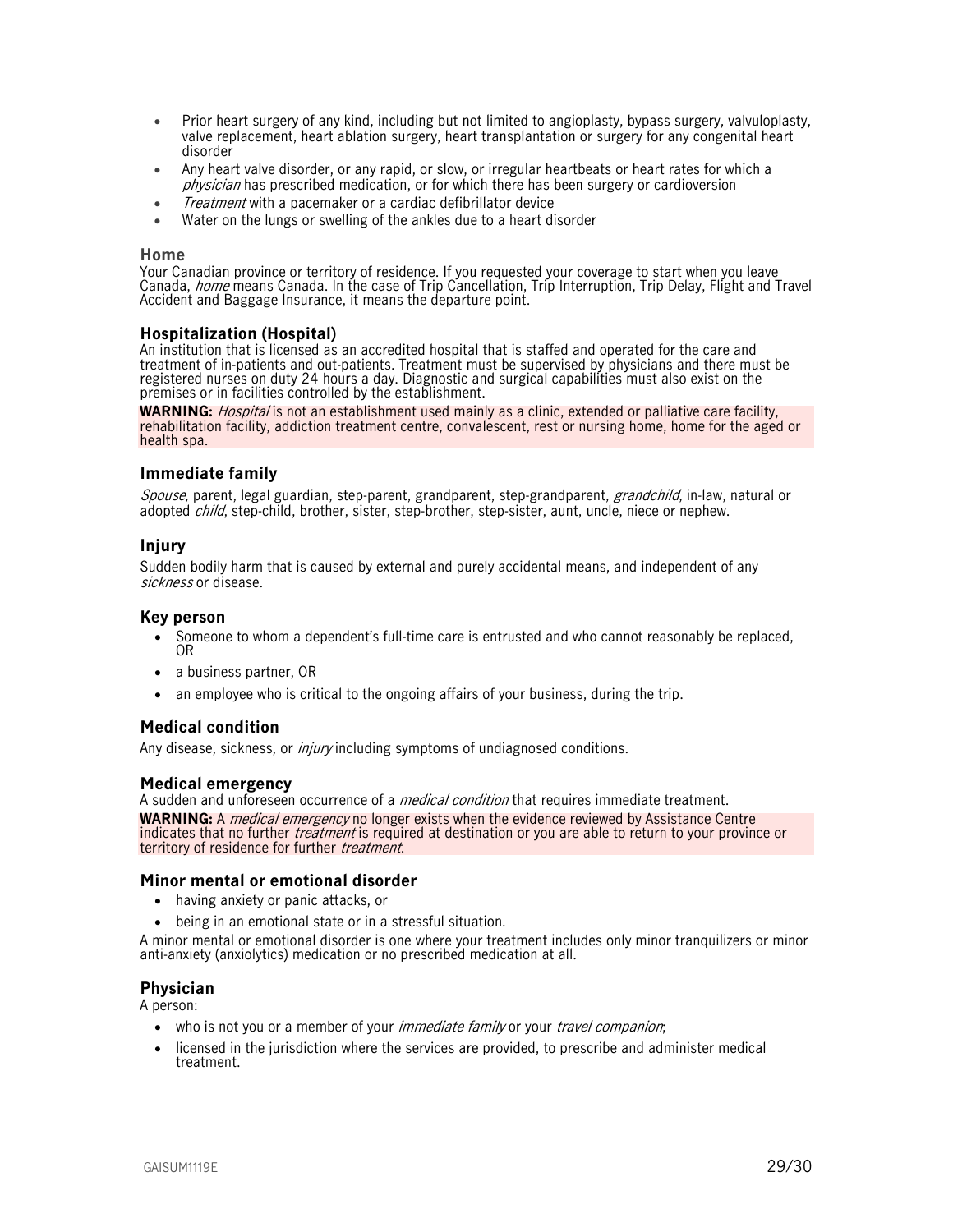#### **Reasonable and customary**

Charges incurred for goods and services that are comparable to what other providers charge for similar goods and services in the same geographical area.

#### **Sickness**

Illness, disease, disorder, or any symptom.

#### **Spouse**

Someone to whom one is legally married, or with whom one has been residing and publicly represented as a spouse.

#### **Stable**

A *medical condition* is stable when all the following criteria are true:

- there has not been any new *treatment* prescribed or recommended, or change(s) to existing *treatment* (including a stoppage in *treatment*), and
- there has not been any *change in medication*, or any recommendation or starting of a new prescription drug, and
- the *medical condition* has not become worse, and
- there has not been any new, more frequent or more severe symptoms, and
- there has been no *hospitalization* or referral to a specialist, and
- there have not been any tests, investigation or *treatment* recommended, but not yet complete, nor any outstanding test results, and
- there is no planned or pending *treatment*.

All of the above conditions must be met for a medical condition to be considered stable.

#### **Travel companion**

Someone who shares trip arrangements and accommodations with you on any one trip. **WARNING:** A maximum of 5 people, including you, may be considered *travel companions* on any one trip.

#### **Travel services**

Transportation, sleeping accommodation, or other service provided or arranged by a *travel supplier* for your use. **WARNING:** Travel services do not include taxes or insurance.

#### **Travel supplier**

A tour operator, travel wholesaler, airline, cruise line, provider of ground transport or provider of travel accommodation or provider of other services to you that is:

- contracted to provide *travel services* to you, AND
- licensed, registered or otherwise legally authorized in the particular location of the travel supplier to operate and provide travel services as shown on your confirmation.

#### **Treatment**

Hospitalization, a procedure prescribed, performed or recommended by a physician for a medical condition. This includes but is not limited to prescribed medication, investigative testing and surgery.

**WARNING:** Any reference to testing, tests, test results, or investigations excludes genetic tests. "Genetic test" means a test that analyzes DNA, RNA or chromosomes for purposes such as the prediction of disease or vertical transmission risks, or monitoring, diagnosis or prognosis.

Insurance products are underwritten by The Manufacturers Life Insurance Company (Manulife) and First North American Insurance Company, a wholly owned subsidiary of Manulife.

TravelAid is a trademark of Active Claims Management (2018) Inc. and is used Manulife and its affiliates under license.

StandbyMD is a trademark of Healthcare Concierge Services Inc, owned by Global Excel Management Inc.

Manulife, Manulife & Stylized M Design, and Stylized M Design are trademarks of The Manufacturers Life Insurance Company and are used by it, and by its affiliates under license.